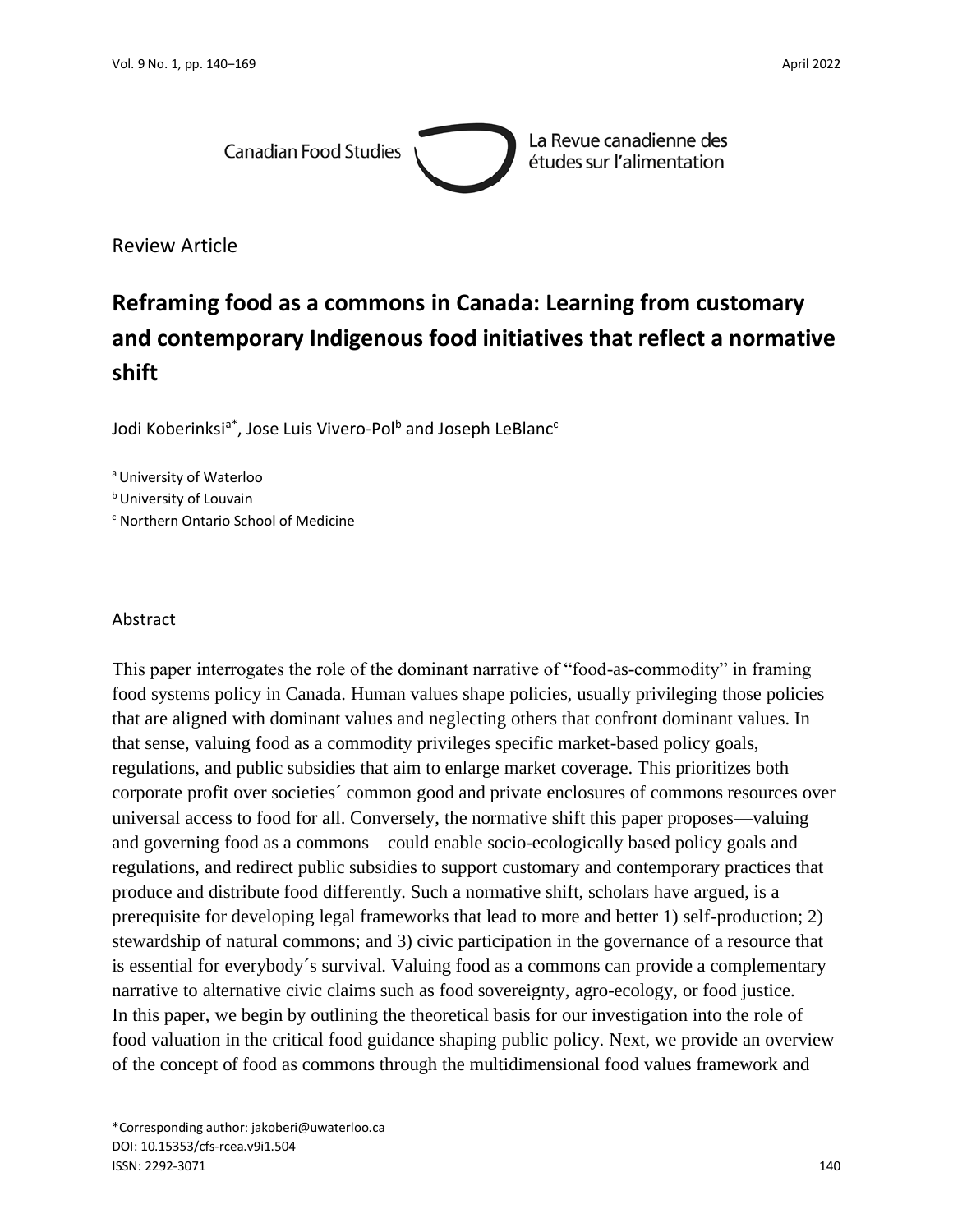offer a tri-centric governance model to frame the analysis. Following a brief policy context for Indigenous food initiatives in Canada, we then provide three case studies involving Anishnaabek food systems to explore valuation of food beyond commodity in customary and contemporary food systems. Finally, we discuss how valuing food as a commons offers critical food guidance for addressing multiple socio-ecological issues connected with food systems policy in the Canadian settler colonial context.

Keywords: Food commons; food governance; food systems; Indigenous food systems; settler colonialism

## Introduction

We situate this research within the diverse landscape of food systems scholarship, and seek an interdisciplinary audience for this work. We recognize stark binaries rarely exist in complex societies, however this paper deals with a decidedly simplified heuristic to distinguish concepts constructed outside the assumptions of the dominant order. We seek the indulgence of our readers as we suspend the nuance a rich discussion requires, briefly, to discuss these novel concepts in a manner that de-centres the dominant point of view in which food is a commodity. Several terms we use lack a singular definition. As such, we offer the following clarifications.

## *Food systems*

In Canada, the concept of "Food Systems" rather than "Food Chains" has been promoted by Food Secure Canada and the various grass roots organizations, researchers, and advocates engaged domestically and internationally for two decades (Martorell & Andrée 2019; Hammelman et al., 2020). Canada's Food Policy, adopted in 2019, states that food systems "include the way food is produced, processed, distributed, consumed, and disposed of, and they have direct impacts on the lives of Canadians" and that "Food systems are interconnected and are integral to the wellbeing of communities". (Government of Canada, 2019, p.3). We work with an expanded conceptualization of "food system" to include not just "production" in terms of annual agriculture, but also "production" within Indigenous food systems management within the broad territories and waters that have for hundreds, and in most cases for thousands of years, sustained First Nations and Inuit—active participants in creating food abundance—for whom inherent title and rights are recognized (Levkoe et al., 2019). We accept the analyses and working definitions in the International Panel of Food Systems Experts' major work, "From Uniformity to Diversity" (Frison, 2016).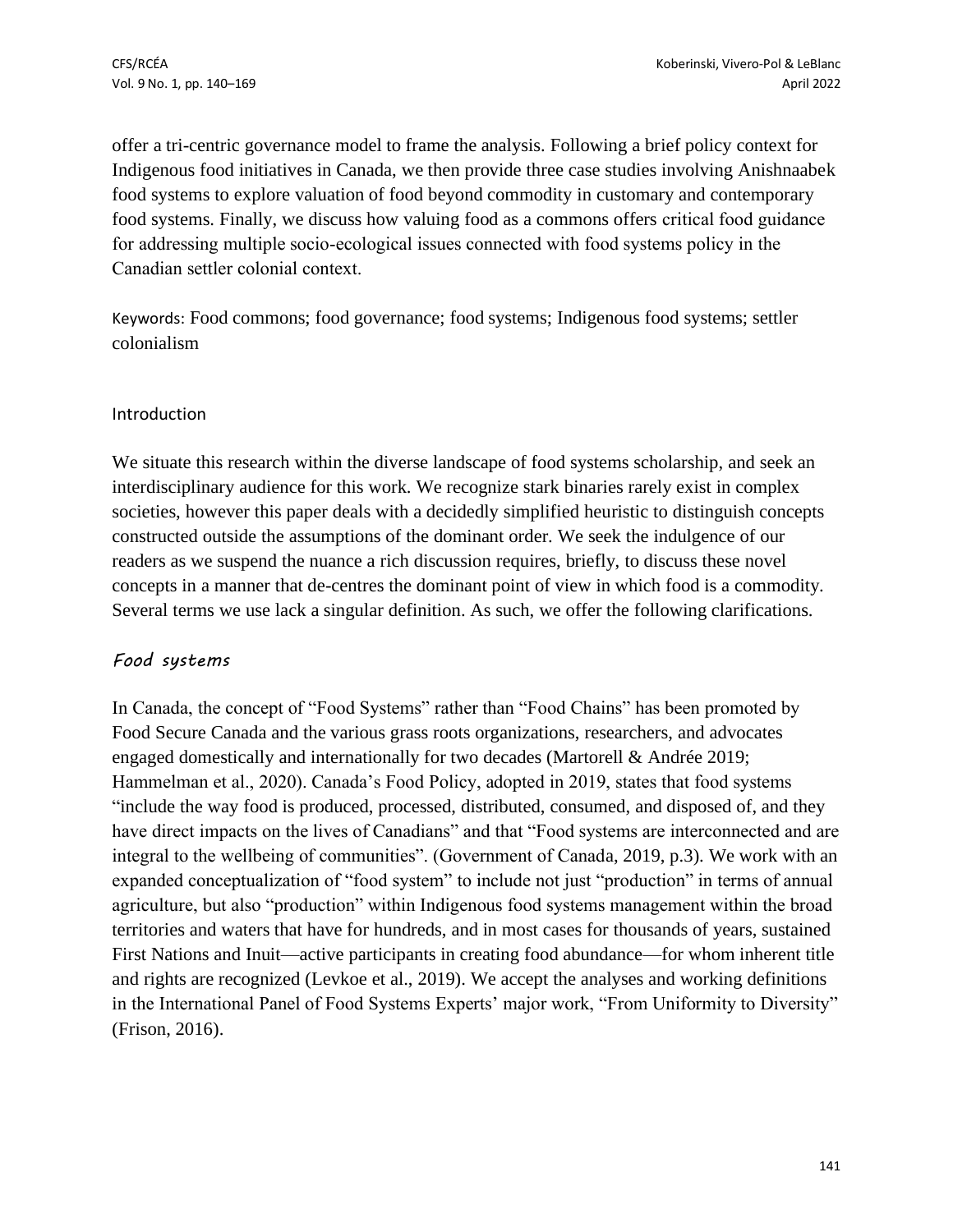## *Industrial food sys*t*ems*

Our working definition is represented in the IPES-Food report "From Uniformity to Diversity" (Table 1) "refers to modes of farming that are analogous to industrial processes in their scale and task segregation, and seek to derive productivity gains from specialization and intensification of production" (Frison, 2016, p. 11). Green Revolution efforts in India, Mexico, and now Africa are extension of food systems industrialization, and the increasing specialization across industrial food systems amplifies reliance on an ever-smaller number of players (Shiva, 2016; Clapp & Isakson, 2018).

## *Agroecological food systems*

Our working definition is represented in the IPES-Food report "From Uniformity to Diversity" (Table 1) in which Gliessman defines agroecology as "the science of applying ecological concepts and principles to the design and management of sustainable food systems" (Gliessman, 2015, p. 345). Further, Agroecology "encompasses various approaches to maximise biodiversity and stimulate interactions between different plants and species, as part of holistic strategies to build long-term fertility, healthy agro-ecosystems and secure livelihoods. It also represents a social movement; this usage will be specified where relevant" (Frison, 2016, p. 11).

## *Indigenous food systems*

We are reticent to offer a universal definition for "Indigenous food systems," as the diverse First Nations, Inuit, and Métis communities whose economic systems predate European contact have cultural and place-based approaches that defy tidy labels. Generally, such systems share in common a challenge to "the limitations of the linear production paradigm that has mechanized the spirit and soul out of the land and food system as a whole" (Morrison, 2020, p 19). The Pan-Canadian Indigenous Food Systems Network describes food systems as the "vast myriad of rivers, watersheds, land-forms, vegetation and climatic zones [that] have worked together for thousands of years to shape and form Indigenous land and food systems. Consisting of a multitude of natural communities, Indigenous food systems include all of the land, air, water, soil and culturally important plant, animal, and fungi species that have sustained Indigenous peoples over thousands of years" (Levkoe et al., 2019, p 102).

## *Food sovereignty*

Our approach to food sovereignty is guided by Via Campesina's Food Sovereignty Declaration at the 1996 World Food Summit -- an alternative vision to the neoliberalization that underscores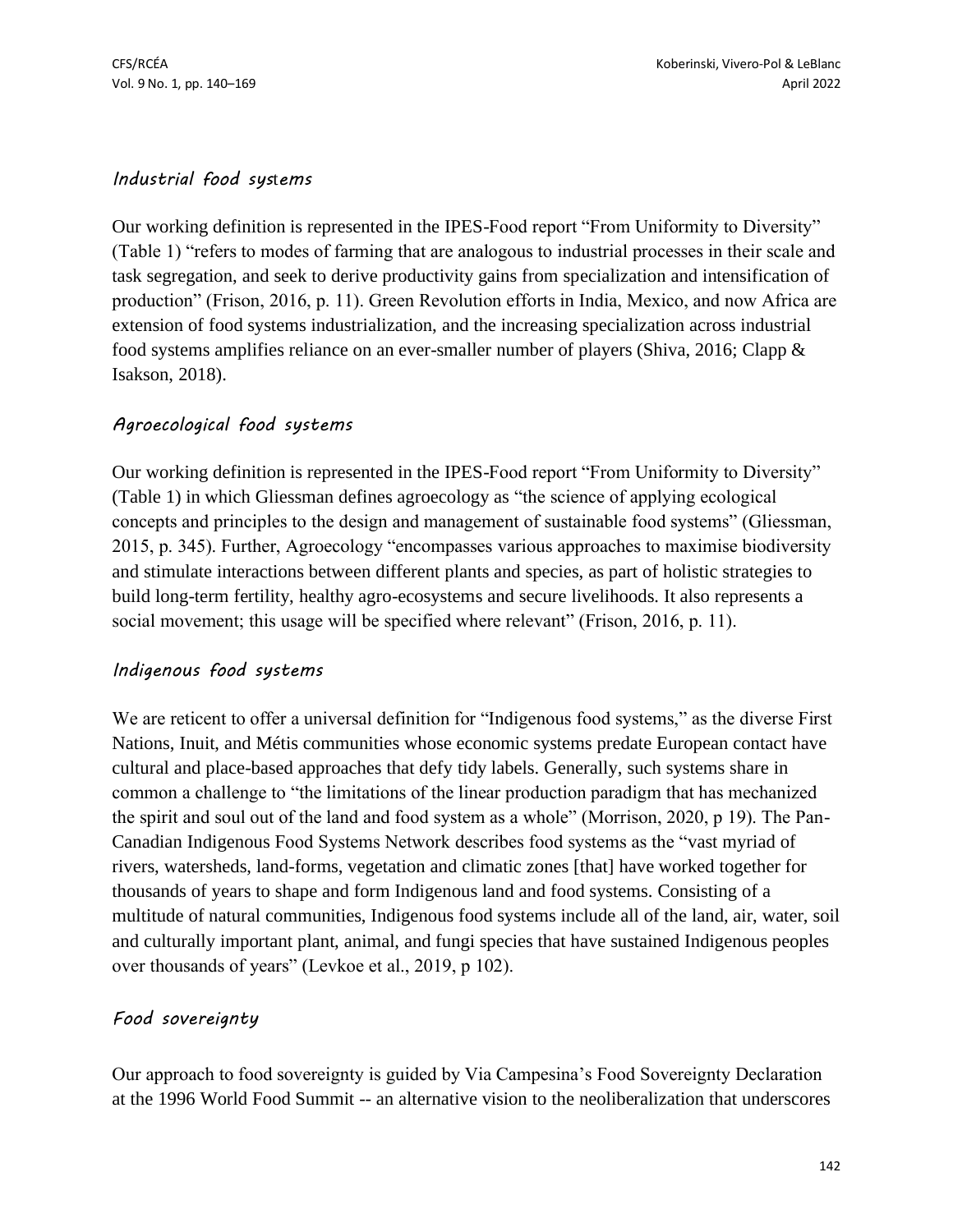industrial food systems (Val et al., 2019). Further, our approach is informed by our work with Indigenous communities and decades of Indigenous scholarship that connects "food sovereignty" with land and lifeways. It is impossible to be 'sovereign' in regards to one's food if one lacks the sufficient land base to support a food system (Martens et al., 2016; King et al., 2019). Wittman et al. (2010) reference the 2007 international gathering in Mali, where "a vision of food sovereignty" was put forwarded and adopted "that sees food as being integral to local cultures, closes the gap between production and consumption, is based on local knowledge and seeks to democratize the food system." (Wittman et al., 2\_\_:7). Canada's food systems movements embraced a food sovereignty approach when undertaking the People's Food Policy Project (PFPP). A comprehensive, crowd-sourced document involving communities from coast to coast to coast, the PFPP articulated food sovereignty-informed social and ecological contexts for policy makers (Levkoe et al., 2019).

#### Canada's food policy context

Since the onset of the 2020 COVID-19 pandemic, vulnerabilities in the "just-in-time food system" became visible to Canadians in a way it has long been visible to those who study food systems. The disruption to just-in-time food systems caused by the pandemic revealed untenable trade-offs the commodity production sector previously hid from the average consumer. Canadians were shocked by news coverage of farmers dumping milk, and produce rotting in fields as a result of labour and market disruption in early spring 2020. In what we call Canada today, there are roughly 15,000 major grocery chain outlets and over 60,000 charitable organizations that support people with food. That's four food charities providing food for Canadians who cannot afford to eat for every one major grocery chain store selling food (Nikkel et al., 2021). For Indigenous peoples, food insecurity is experienced at a rate that outpaces non-Indigenous peoples with one in five Indigenous peoples off-reserve experiencing food insecurity before the pandemic hit Canada (Levkoe et al., 2019, p. 106).

Coupled with ongoing impacts to global food systems from catastrophic fire, flooding, infestations, drought, and disease intensity and frequency connected to climate breakdown, (UNCTAD, 2013; Frison, 2016; Noiret, 2016) the notion that business as usual can continue has been dealt a significant blow. Canada's lack of a comprehensive food policy has been a focus of civil society organizations for more than two decades, as an effort to deal with Canada's policy in a "joined-up" manner.

Launching a nationwide campaign to "join up" policies to create sustaining food systems, the Peoples' Food Policy Project (2008–2001) was a Pan-Canadian initiative mobilizing over 3,500 people through a grassroots initiative resulting in a national food sovereignty platform (Levkoe & Sheedy, 2019). This civil society effort played a role in Canada adopting a National Food Policy in 2019, which seeks to assure that "All people in Canada are able to access a sufficient amount of safe, nutritious, and culturally diverse food" and that "Canada's food system is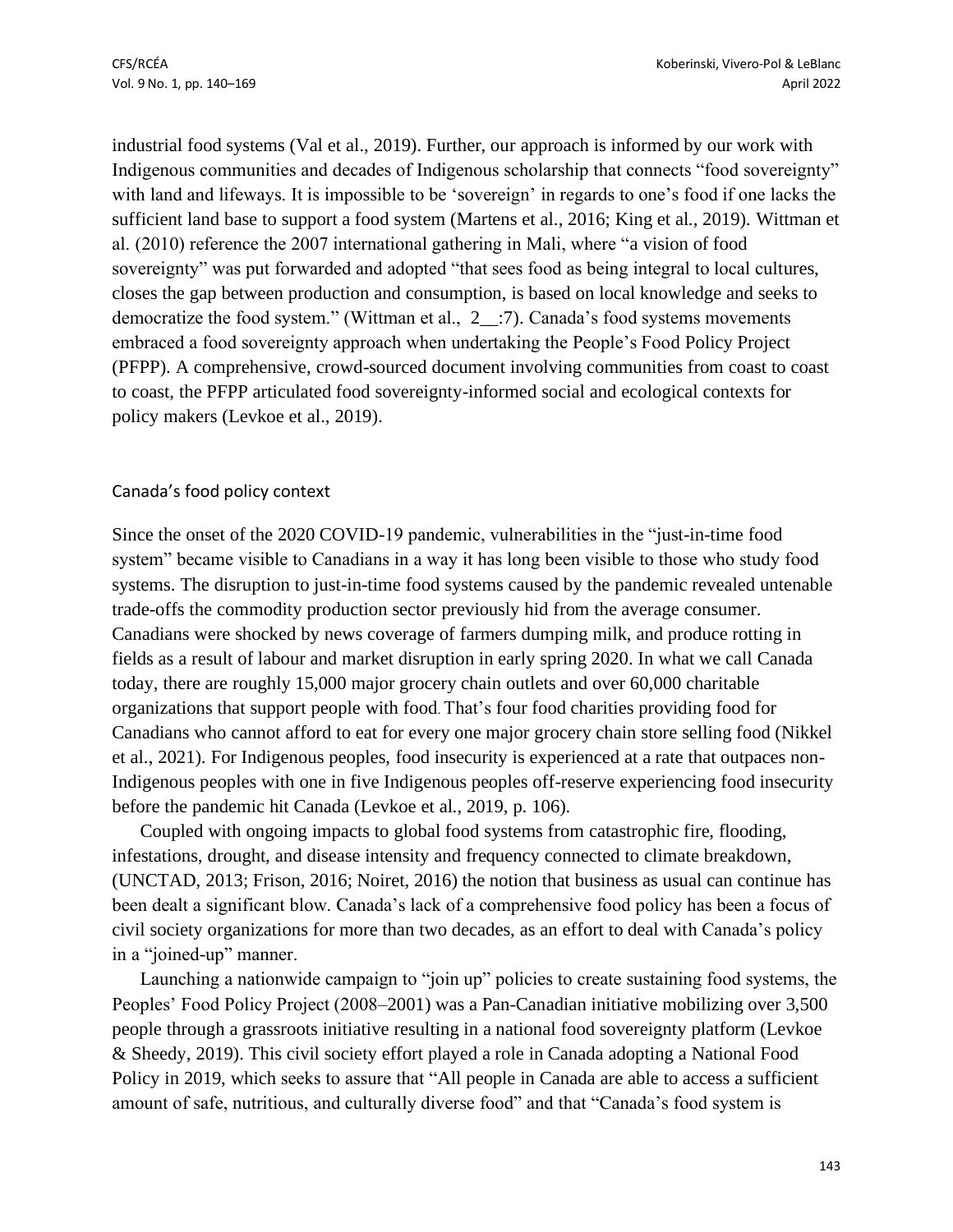resilient and innovative, sustains our environment and supports our economy" (Government of Canada, 2019 p. 5). The emphasis in the funding for the first five years is on "market-based" solutions over social and ecological dimensions of food systems. A little more than 10 percent of that budget—\$15M—was allocated for Northern Communities Fund to combat challenges accessing healthy options in the north. Canada's 2019 Food Policy prioritizes "Strong Indigenous Food Systems" —providing a framework for Indigenous-led advocacy and articulation of what strong Indigenous food systems entail in relation to various First Nations, Inuit, and Métis governance approaches.

With these assumptions and understandings, we turn our attention to the content of our research, beginning with a short overview of the frameworks we applied in our analyses of the Anishnaabek and Nutrition North case studies, followed by a discussion of a normative shift from food commodity to food commons in the settler colonial context.

#### Frameworks: critical food guidance

Food guidance informs policy, priorities, and regulations that impact public health, ecological health, and the economy. Conventional food guidance in Canada in the latter half of the twentieth century defines key food groups by nutrient category corresponding to Canada's commodity groupings, from which dietary recommendations arise (Institute of Medicine, 2003). This approach encourages personal responsibility for health, like choosing fruit over candy bars, while avoiding collective responsibility—like asking why candy bars are sold at schools, who is selling those candies and what are the consequences of those candies to public health. Hidden within this conventional approach are assumptions about the role of individuals, communities, markets, and states in shaping our food choices.

*Critical food guidance*, on the other hand, provides a framework for dynamic, responsive approaches to food policy, rather than relying on fixed standards and current practice alone for guidance. Koç et al. (2017) maintain that being "critical" in social science has four components or pillars: 1) examining evidence; 2) unearthing values; 3) questioning power; and 4) encouraging social change. With this in mind, Critical food guidance is "a multifaceted approach to food buying, growing, and harvesting" aiming "to link food sustainably with the environment, the economy, society, culture and governance" noting that as "food interacts with all of these aspects of life, it is crucial to recognize and work to improve them" (Sumner & Desjardin, 2021 p. 4). This approach seeks to consider the collective decisions, policies, and institutions in determining food "choice."

In the conventional approach to food guidance, food remains a commodity. Food systems researchers have established that relying on industrial approaches to food systems is an inherently unsustainable approach (Frison, 2016; UNCTAD, 2013; Clapp & Isakson, 2018). For example, reducing the climate implications of food production systems is a central challenge for Canada. Food systems industrialization is a leading cause of climate change, with the global rise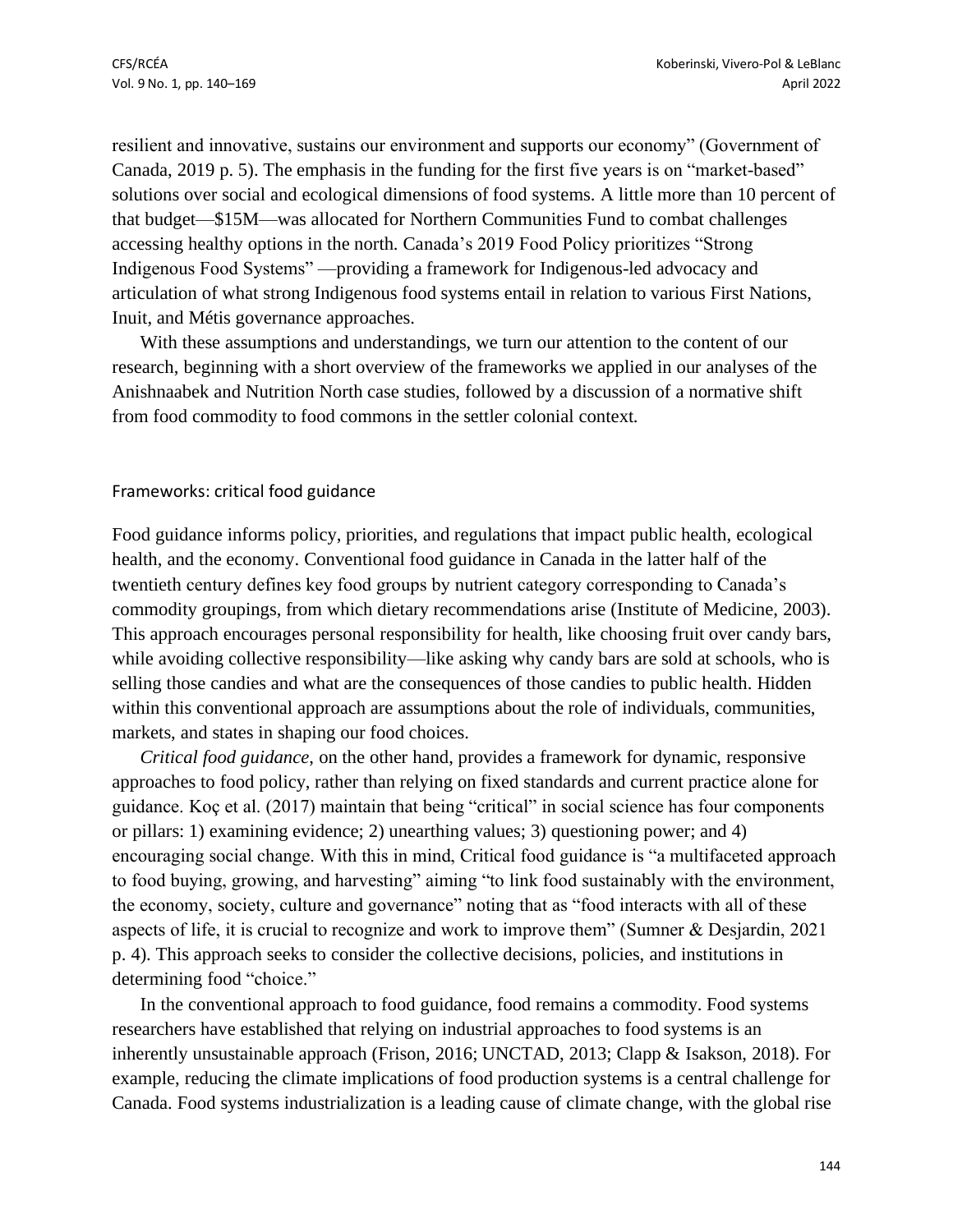in consumption of animal products over the past century considered a key driver (Lappe, 2021; Weis, 2013; Rockström et al., 2009). Livestock production alone accounts for some 18 percent of greenhouse gases (GHG) output, thus reducing the amount of meat and livestock products consumed globally would have an immediate and measurable impact on GHG release (UNCTAD, 2013; FAO, 2009; Weis, 2013). Canadians waste 11 million metric tonnes of food annually at a cost of \$50 billion. (Government of Canada, 2019).

Since the early decades of the twenty first-century, Canada's approach to food guidance has improved starkly. Sumner and Desjardin (2021) point out the new Canada Food Guide follows recent health and environmental evidence, replacing the meat, grain, and dairy-heavy Food Pyramid with a plate filled mostly with plant-based foods. While a significant improvement in food guidance, this approach negates the cultural and geographically-dependent, meat-based diets of many First Nations peoples (Sumner & Desjardin, 2021) that a critical food guidance approach offers. Critical food guidance considers evidence from social scientists, community food security activists, farmers, nutritionists, consumers, Indigenous communities, and other perspectives. It is in this context that we explore normative shifts for articulating and creating a food system decoupled from commodity valuation and the socio-ecological crises to which the commodity food system is a major contributor (Weis, 2013; Holt-Gimenez, 2017; UNCTAD, 2013; Frison, 2016).

#### Frameworks: Food as a commons

Commons research—an emergent field that crosses disciplinary boundaries—builds on the late economist Elinor Ostrom's (1999) work, which positions commons as resources held by an identifiable community of interdependent users. These users exclude outsiders, while regulating use by members of the local community through institutional arrangements supported by collective action (Ostrom, 1999). Rivalry (competition for use) and excludability (prohibition of access) are the two features used by economists to define private/public/common goods. Neoclassical economists, including Ostrom, considered those properties as ontological (i.e., inherent to the goods); thus, they defined goods as being private, public, or commons. The consideration of food as inherently a private good by nature helped configure a for-profit market for food items, particularly during the second half of the twentieth century (Pettenati et al., 2019). However, considering goods as private, public or commons is arguably a social construct and not an ontological property of the goods themselves. With this understanding, it follows that societies can mould those goods according to prevalent values, existing technologies, current availability, and number of users.

In practice, commons can go beyond material goods to include territories, life support systems, governing arrangements, and immaterial knowledge upon which local communities rely to meet social, cultural, and economic needs and identities (Vivero Pol, 2017a). Commons can be characterized by their "commoning" practices and not by the properties of the goods (Dardot &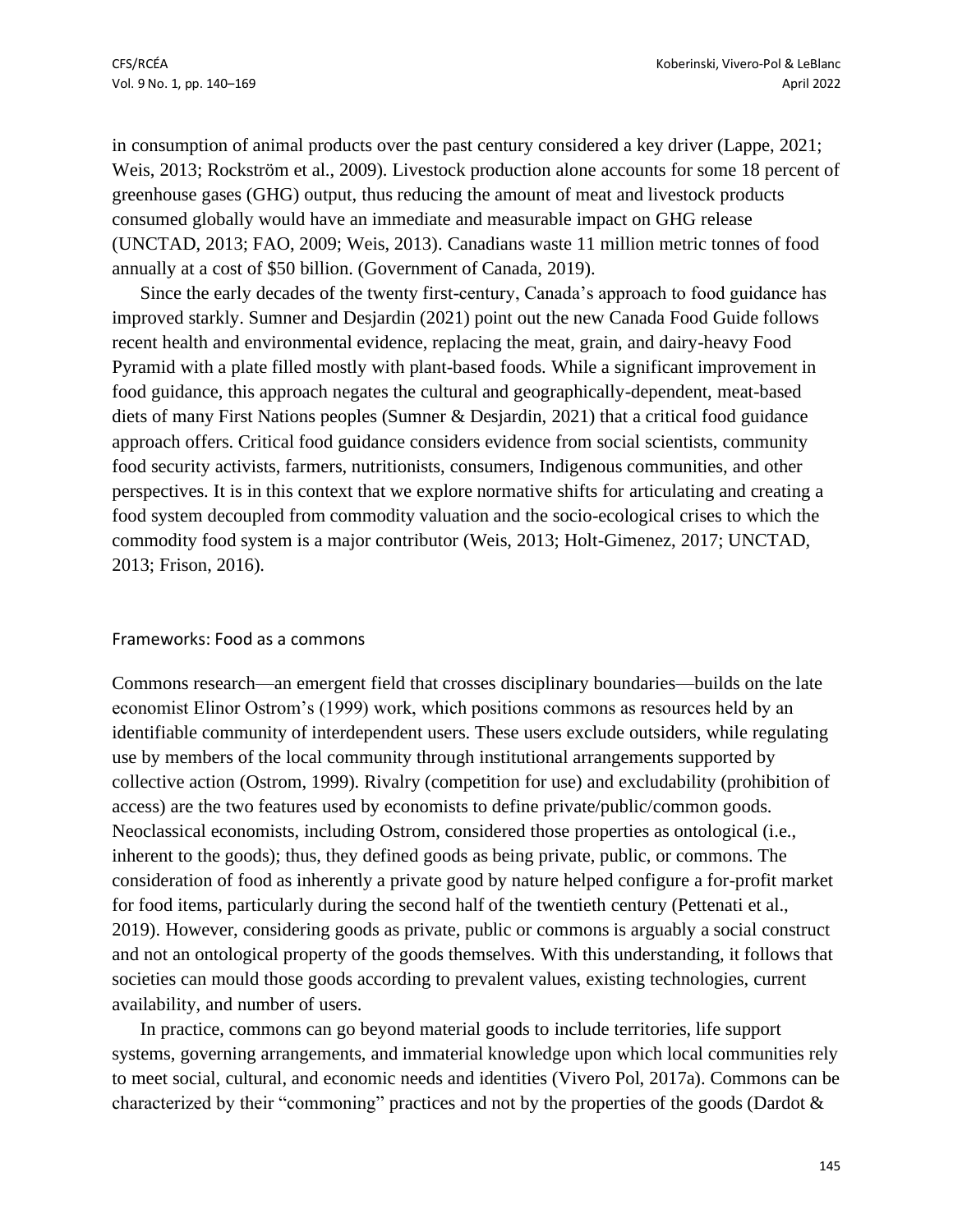Laval, 2014). Indeed, collective governance and common property regimes have a long history of being efficient systems for managing shared natural resources. Despite centuries of liberalization, enclosure, and misappropriation, over twelve million hectares of commons lands still remain in Europe (European Commons Assembly, 2016).

The current industrial way of producing, transforming, transporting, and consuming food, with its multiple unaccounted externalities (e.g., ill health, reduced biodiversity, climate impact), is the major driver of planetary transformation (Rockström et al., 2016). It already pushes four planetary boundaries beyond their safety thresholds—climate change, loss of biosphere integrity, land-system change, and altered biogeochemical cycles (Steffen et al., 2015). A normative shift in how we value food may function as a precursor to both implement meaningful policies that institutionalize multifunctionality over uniformity, and legitimize multiple understandings of ecosystems other than as "natural capital."

The dominant economic discourse reduces food to a commodity based on rivalry and excludability, which conventional economists insist is best managed by markets, absolute proprietary rights, purchasing power, and privatization. Yet food has been produced and distributed through non-market mechanisms for millennia. Being traded is not the same as being commodified. All commodities are traded but not all traded goods are commodities. A commodity is a special kind of good or service associated with capitalist modes of production (Radin, 1996) where its exchangeability for some other thing is the only socially relevant dimension (Appadurai, 2005). Commodification is therefore the outcome of food systems under capitalism—an economy predicated on the fallacy of endless growth (Holt-Giménez, 2017).

Understanding food as a commons raises fundamental questions about the currently dominant mode of exchange, namely, food as a commodity. Indeed, Karatani (2014) contextualizes private property and market economies as just one of four typologies of modes of exchange, building on the tradition of Polanyi (1957) and others. The first typology Karatani offers is reciprocity of the gift, where groups were either pooling resources (e.g., nomadic peoples) or establishing gift exchange mechanisms (e.g., agrarian/ semi-agrarian peoples). The second is rule and protection, where first feudal lords and then the state exchanged protection and governance for goods produced by commoners. The third typology is commodity exchange, whereby money is traded for a given commodity according to market rules. The final typology Karatani characterizes is post-capitalist value regimes that can utilize technological opportunities to revive reciprocity practices enabled by web-based platforms and self-regulated local collective actions (Karatani, 2014). In that sense, commoning can be seen as a form of reciprocity that brings together people's labour to collectively own and govern a good or resource. This collective action can take various forms, including owning and governing food as a commons, which is a direct challenge to its increasingly commodified form (Martorell & Andrée, 2019). It would create alternative spaces for action and legitimize alternative forms of governance and distribution of food that are not exclusively based on commodification or commerce.

Historically, common lands were pivotal in underpinning food as a commons by developing small farming agriculture since the Middle Ages across what is known today as Europe.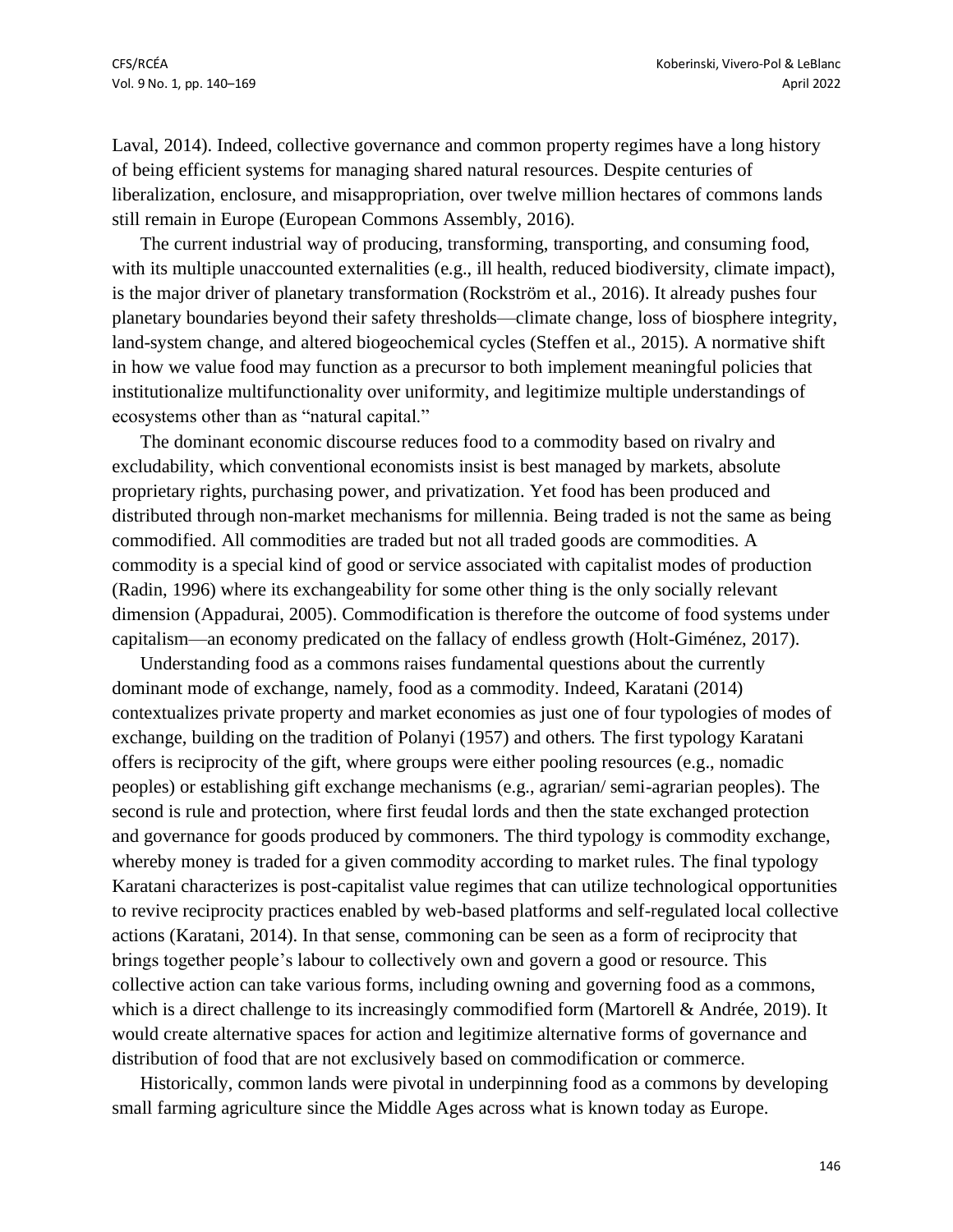Common lands are still important to produce seafood, and as water catchments, carbon sinks, or priority areas for conservation (Vivero Pol, 2017b). La Mela (2014) notes that Scandinavian countries recognize foraging rights for mushrooms and berries for every citizen, while in Portugal *Baldios* are legally recognized collective arrangements to govern certain forested areas in which foods are harvested. America, Brazil, Honduras, Venezuela, and Nicaragua formally recognize the communal rights of Indigenous communities to traditional territories, which again impacts Indigenous food systems (Robson & Lichtenstein, 2013). In Asia, over 10,000 villages in Vietnam collectively manage over two million hectares of traditional community forests (Marschke at al., 2012). Food as a commons also includes knowledge such as medicinal uses of blueberry leaves, or how to sustainably harvest, clean, and prepare a lake trout. In fact, knowledge held in food commons is often represented in language, culture, art, ceremony, and traditional practices related to food, cooking or cultural traditions.

#### Food dimensions framework: The theoretical basis for food as a common**s**

The theoretical aspect of the normative shift towards food as a commons is based on the Food Dimensions Framework (Vivero Pol, 2017a). This framework began with six dimensions with which all food is endowed: an essential resource for humans, a human right, a cultural determinant, a natural resource, a public good, and a tradable good. Only the latter can be valued in monetary terms, but dominates over the others in the contemporary industrial food system. Since the framework was initially proposed, food as medicine (Tirado-von der Pahlen, 2019) and food as sacred (the authors) were added. Figure 1 illustrates these eight food dimensions, showing the commodity valuation contextualized within a commons governance structure, alongside non-economic values. When engaging this term, sacred, we add a cautionary note to warn against "new age" interpretations of this cultural concept. For Levkoe et al. (2017), whose research on food systems score cards recommends recognizing food as sacred, "this principle speaks to recognizing that food is a gift of life and should not be squandered. It asserts that food cannot be commodified" (p. 74).

The holistic valuation of all eight dimensions opens up consideration of food as a commons, opposing its current designation as a commodity whereby only the tradeable dimension is valued. It is this expanded dimensionality that can serve as a form of food guidance for those who are inspired to act, advocate for, and build awareness about systemic shifts toward food as commons. Respectful and relationship oriented participatory action research is required to conceptualize "sacred" meaningfully as it relates to the multidimensionality of food itself and the importance of food (plant- or animal-based) to both Indigenous and non-Indigenous food systems. An entry point for Western readers reflecting on food as sacred includes the recognition of that dimension in the Christian eucharist, namely the sacredness of Jesus Christ's blood and body represented by wine and bread, which would not be commodified as such. Another key example comes from the Dené belief in the sacredness of the caribou. Respect for the caribou when killed for food—also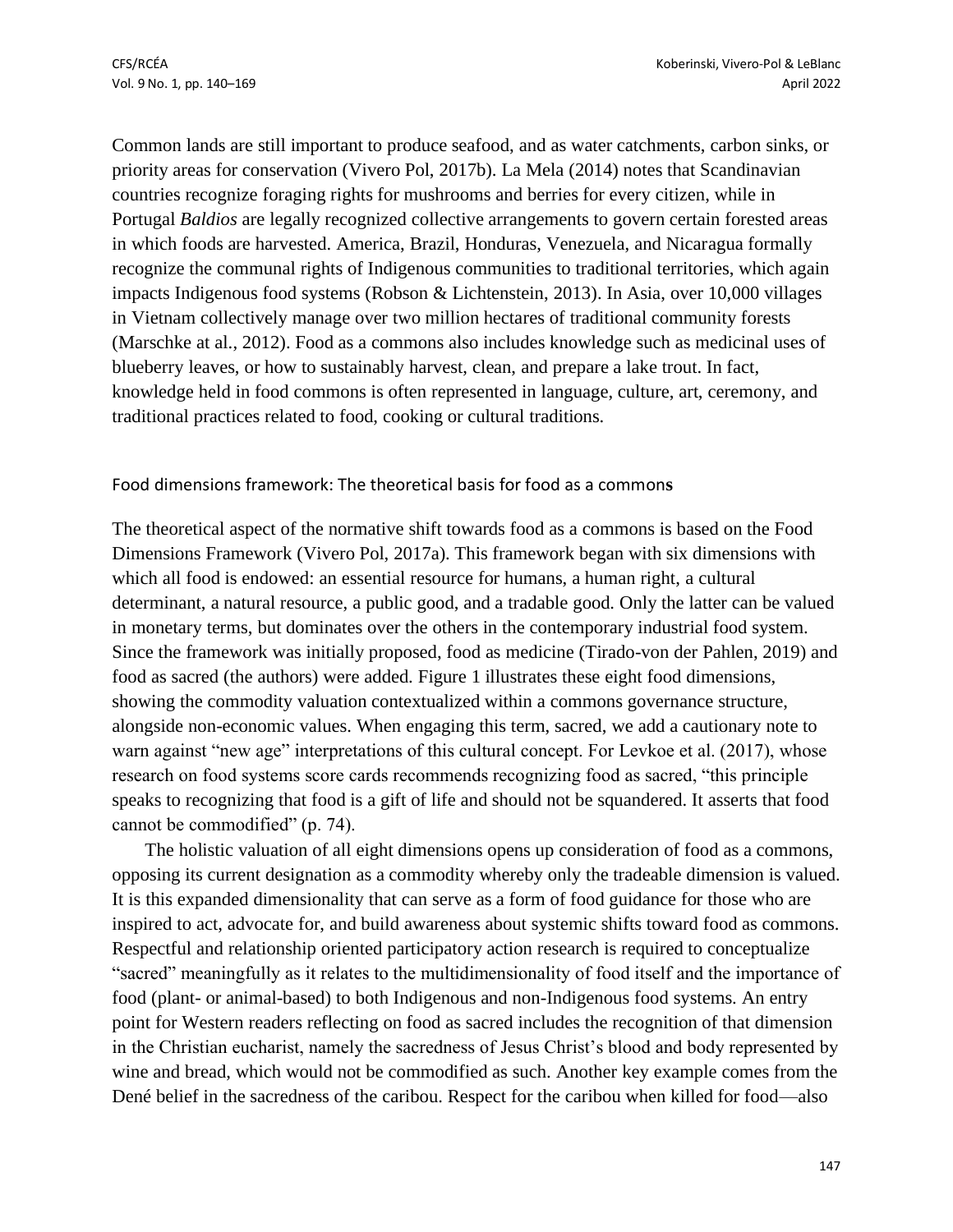ensuring that the caribou will then "allow" themselves to remain as a food source—includes sharing all parts of the animal with the entire community as a commons (Walsh, 2015).



**Figure 1:** Multidimensional food values: Eight food dimensions

(Source: Vivero Pol, 2017a; Tirado-von der Pahlen, 2019)

The dominant narrative in the industrial food system focusses on monetized food values exclusively, and values that cannot be monetized become secondary or neglected. This explains, for example, why ecosystem services have to be valued in monetary terms, transforming into dollars the value of bee pollination. Yet, the multidimensional valuation of food is not a new narrative. It has been the "normal" narrative since human beings were organized in huntergatherer groups (Shepperson, 2017; Pettenati et al., 2019). Moreover, the value-based narrative of food as a commons can fit with current, and growing, alternatives to the dominant industrial food system, such as food democracy, food councils, community-supported agriculture, food justice, or food sovereignty. Radical reorientations of worldviews are necessary to bring about fundamental change in food systems, and Koç et al. (2017) identify "encouraging social change" as the fourth component of critical food guidance. Therefore, this paper proposes to reconceptualize food as a commons and to reorientate governance structures (e.g., policies, legal frameworks, financial incentives, prohibitions) to produce, transform and distribute food differently, so as to ensure healthy food is accessible to all, preserve food-producing resources and maintain human societies within Earth´s limits.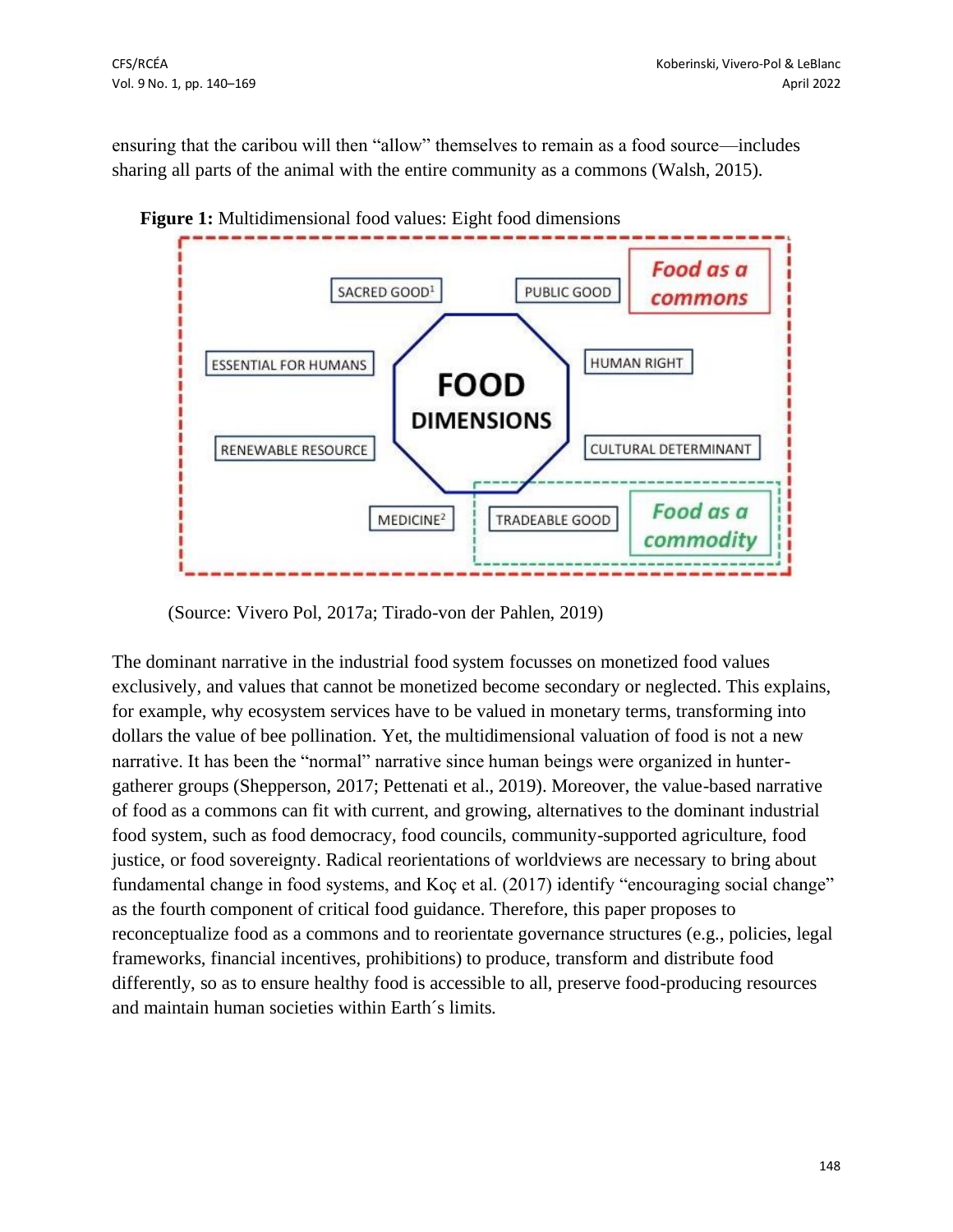Transition pathways to food as a commons: The tricentric governance model

How can this narrative be practically operationalized? Vivero Pol (2017a) proposes a transition pathway towards food as a commons, adapted here to reflect the Canadian context (Figure 2). In this model, three realms of governance—the state, collective actions, and the market—form a collaboration. State actions are redistributive, policy enabling, and limiting on privatization. Collective actions refer to the various engagements of citizens as common property rights holders with their food system. Markets in this governance model lose the capacity to speculate on food (i.e., by banning speculation)—capacities that are relatively recent in the realm of finance but are creating new monopolies of capital that wield immense power over food systems (Clapp & Isakson, 2018).



**Figure 2:** Scheme of a tri-centric governance model: a settler colonial context

(Source: Vivero Pol, 2017a; the authors).

The original model exists within the dotted lined box. The authors have offered some considerations for Canada's settler colonial context. In this model, the state assumes a redistributive function and may work with both public employees and private enterprises to provide food as a public good to all citizens, fulfilling its role as guarantor of food as a human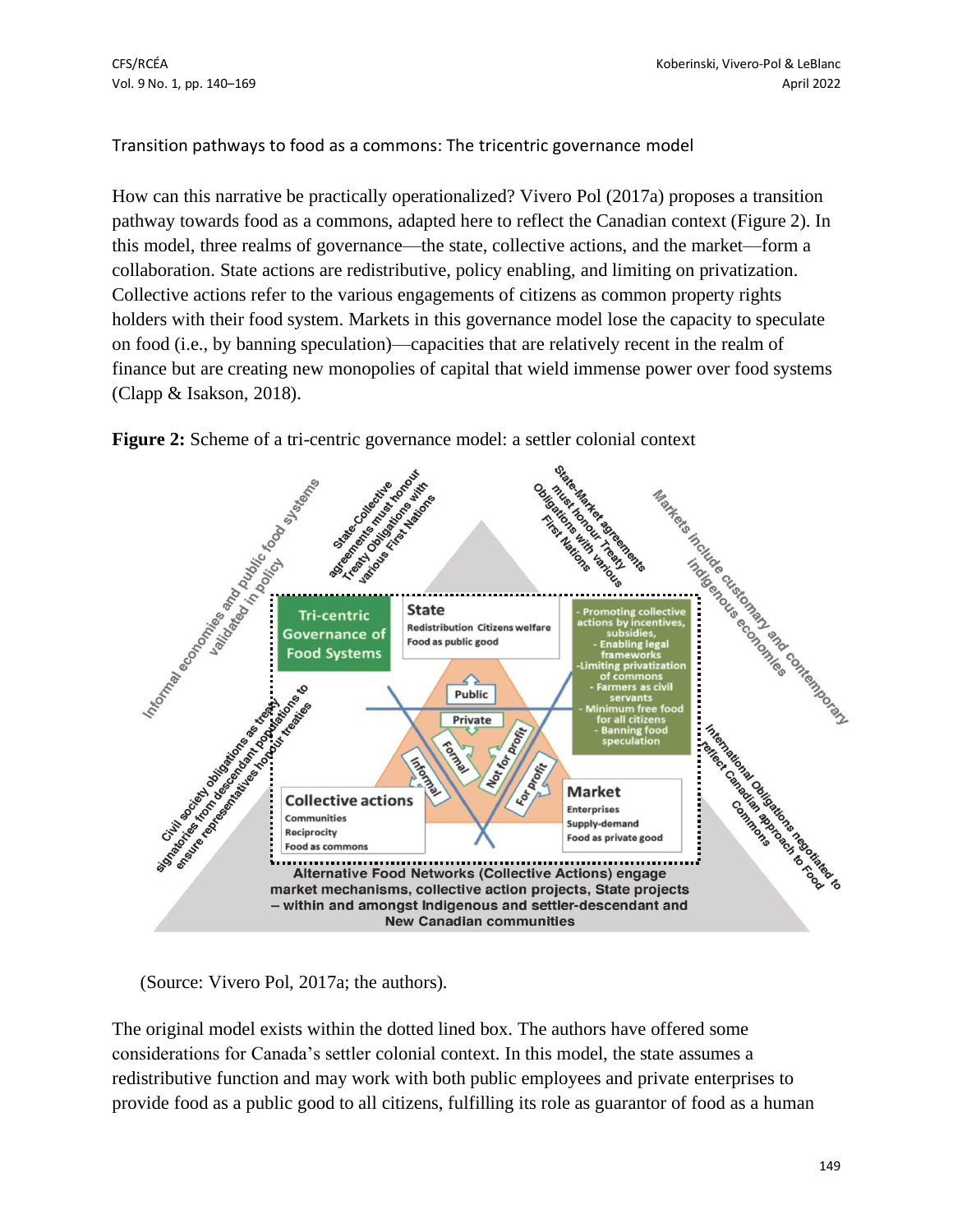right. The state also has a role in creating enabling legislation, redirecting subsidies to stimulate development in target areas (e.g., agroecology, small-scale farming) as well as regulating/preventing new privatizations of food-producing commons (e.g., land, water, seeds, traditional agricultural knowledge). Additionally, the state can lead the re-commoning of previously privatized/commodified resources, either material (e.g., fish stocks, hunting territories, water sources) or non-material (e.g., genetic resources, traditional medical practices, First Nation images). Preliminary modifications added to the source model to consider Indigenous food systems, existing Treaty obligations and the impact of food governance amongst settler populations on those Treaties, and a Nation to Nation (rather than subjugation of Indigenous peoples to Canadian governance) approach built into settler governments' new mechanisms for food governance. This tri-governance model presents one heuristic technique for possible approaches to implementation, yet we have examples of both customary and contemporary food commons in Canada from which we can also gain insights for a food system that moves beyond commercial values.

## *Food as a commons in Canada: Customary and contemporary systems*

Commons are still poorly understood in Canada where the dominant economic view reflects the fact that private property rights are the basis of the legal system. The primacy of absolute private property today renders notions of common property an antiquated, pre-industrial form of governance. Yet examples of commons in daily Canadian life abound, including libraries, opensource software, municipal squares, and parks, recipes, and schools—resources shared by citizens and collectively managed in some manner for their benefit. Commons are predominantly expressed as collective proprietary regimes, but can also include collective governance mechanisms or peer-to-peer production of any given good. This broadened expression allows food commons to find commonalities with aspects of various Aboriginal peoples' food traditions, governance structures, and agro-ecological practices rooted in well-informed customary traditions, such as the Potlatch system of the Pacific Northwestern Indigenous peoples, and the Moose Hunt gifting system of the Anishnaabek (LeBlanc, 2014).

An investigation into customary and contemporary food commons in Canada is rooted in the context of Canada's relationships with Indigenous Nations in historical times and nowadays. The Canadian context is complicated by murky legal foundations for nationhood and a Treatymaking legacy from the British Empire (McFarlane & Schabus, 2017). Indigenous peoples entered into Treaty-making processes with the British Crown, which explains why there are numbered Treaties covering different physical territories. Canada did not have its own Constitution until 1982, and as a successor state to the British Crown, Canada has a duty to implement the various Treaties as originally negotiated in good faith (Makokis, 2013; McIvor, 2021), and to continue to engage in Treaty making with Indigenous Nations in unceded territories as a prerequisite for the Crown's subjects to access Indigenous lands (Venne, 2017).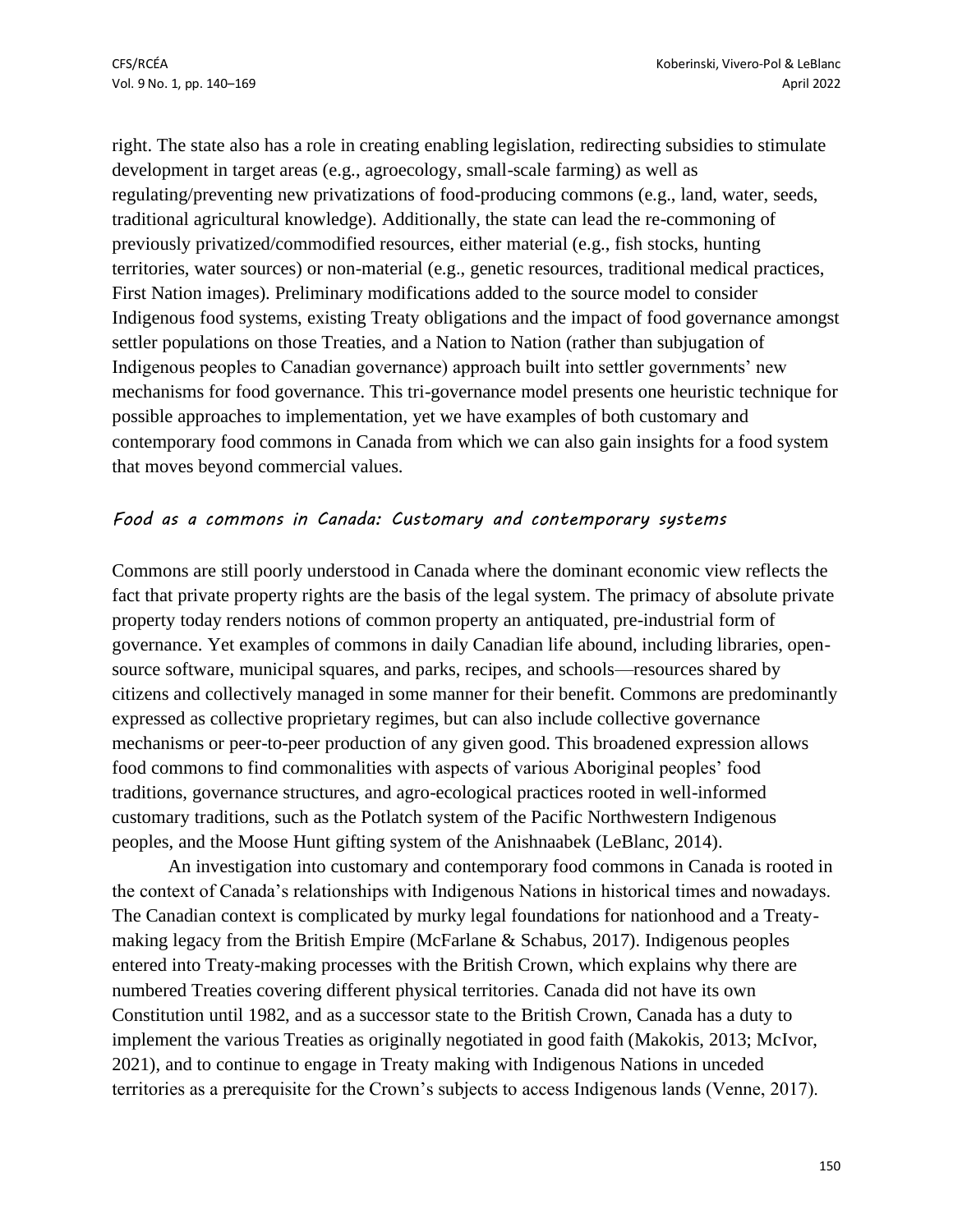Friendship Treaties signed by the British Crown and Indigenous peoples cannot be understood simply as surrender of land for purchase, and actually the Indigenous people still retain certain rights and entitlements over the territories governed by the treaties. These were built on the recognition of inherent rights of the original inhabitants and were meant to provide benefits in exchange for access to Indigenous territories (Makokis, 2013). Two of the case studies in this paper involve First Nations with whom the British Crown entered into treaties and whom maintain Aboriginal title, rights, and treaty rights.

Through colonization, the diets of Aboriginal peoples in Canada have undergone a significant transition from local foods to processed foods (Pelto & Pelto, 1983), facilitated by various factors including physical estrangement from the land, practices, and knowledge (Vecsey, 1987), assimilative pressures to change existing social, economic and food systems (Mihesuah, 2003), and contamination of the natural environments that support local food systems (Rosenberg et al., 1997; Willows, 2005).

The current food systems of northern Aboriginal peoples are characterized by a mixed diet of harvested food from the land and imported food sold in stores, posing unique considerations for understanding food security and health (Galloway, 2017). Food insecurity is rampant, with dietary disease such as diabetes and various inflammatory conditions at epidemic levels on reserves the result of poor access to both "health" options at stores and disruption of traditional harvesting and cultivation economies (DeSchutter, 2013). However, a resurgence in traditional food systems among Indigenous peoples heralds a return to healthier diets and establishes a set of commonalities for understanding food as a commons.

#### Traditional food systems in Northern Ontario

Food production by farming, hunting and gathering, fishing, and trapping wasthe basis of traditional food systems for millennia (Kuhnlein et al., 2001; Willows, 2005). A variety of forest and freshwater foods—including fish, deer, caribou, moose, rabbit, bear, beaver, partridge, goose, cattail roots, berries, seeds, rosehips, edible flowers, and teas—are the foundation of a traditional diet, one based on seasonal and regional availability of these and other edible plants and animals (Ontario Nature, 2014). The contemporary importance of traditional food goes beyond nutrition as Aboriginal peoples see it, as food is an important indicator of cultural expression and has great sociological meaning (Kuhnlein et al., 2001; Willows, 2005). Many Indigenous peoples view food and medicines as one and the same. Traditional foods—also called country foods by the Anishnaabek (LeBlanc, 2014)—are key drivers in the reduction and mitigation of diet-related non-communicable diseases experienced in some communities as epidemics, including diabetes, cardiovascular disease, and obesity. This food-as-medicine dimension has recently been proposed to further enrich the food commons framework (Tiradovon der Pahlen, 2019).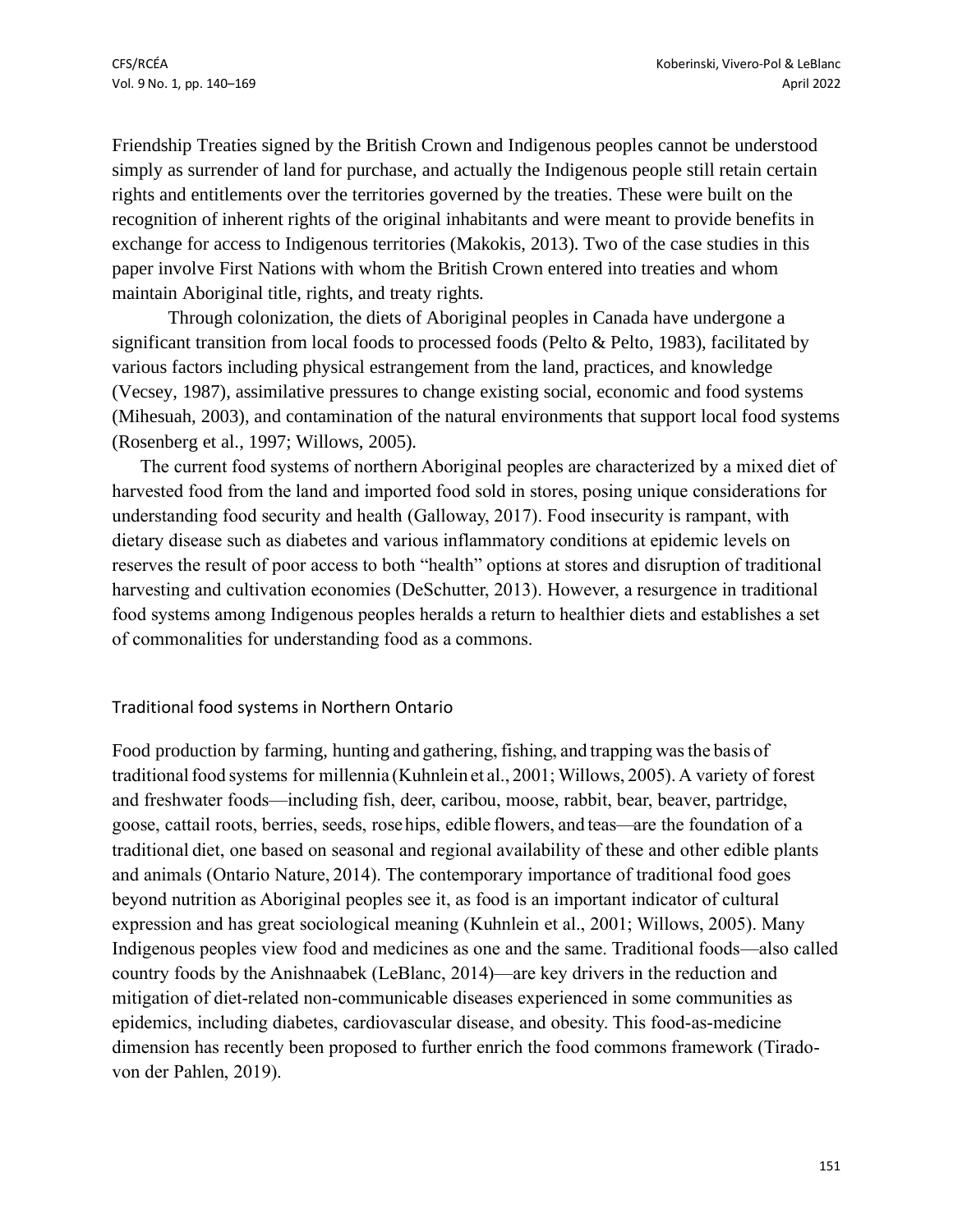Quantitative valuations ofthe forest and freshwater food contributions in northern Ontario are sparse, although in the Ojibway community of Webequie, local fish contributed approximately half a pound of meat per person per day (Hopper & Power. 1991), and for the Omushkego Cree, local meats contributed a monetary value of \$7.8 million, equal to one-third of their annual economy (Berkes et al., 1994). The perception held among Aboriginal people that their traditional forest and fresh water foods hold high health values has been well documented (LeBlanc, 2014; Gittelsohn et al., 1996; McGregor, 2013). Many Indigenous peoples also believe that the restoration of traditional subsistence foods and practices is essential to community vitality (Conti, 2006; Diabo, 2018). For them, the concept of health reflects a state of connectednesswithspirit, culture, community,land,family and within the individual self (Ray, 2017). These realities must inform critical food guidance when developing policies that impact Indigenous peoples.

## Case studies of Indigenous food commons

This section presents three case studies that help to explain Indigenous food commons. The first two cases present aspects of Indigenous food commons, while the third is a counter-case that highlights the problems associated with valuing food as a commodity, rather than valuing food as a commons.

## *TEK Elders Group: belonging to, using, and stewarding the commons*

The TEK Elders Group case study is informed by a series of interviews and public appearances with three Anishnaabek Elders from the Robinson Huron Treaty territories—Ray Owl, Willie Pine, and Art Petahtegoose—and Sue Chiblow in her volunteer role as the TEK Elders Group coordinator. This case study is informed by interviews, discussions, and speeches recorded during public events, including: public protests held in October 2016 (Ottawa), May 2017 and April 2018 (Toronto); meetings in June 2017 and August 2018 with TEK Elders Group; an openended interview with Ray Owl and Sue Chiblow in November 2018 at the Parliament of World Religions; and reporting by Dorothy Schrieber of AnishnabekNews.ca between 2015 and 2018.

Anishnaabek territories are located above and around the Great Lakes, spanning three provinces and six states. The Anishnaabek are the second largest Indigenous cultural and language group in North America. The Traditional Ecological Knowledge (TEK) Elders Group of the North Shore of Lake Huron was formed in 2014 to end aerial herbicide use in the Robinson Huron Treaty territories. At the TEK Elders Group meeting with RHW on August 3, 2021, lawyer and friend of the TEK Elders group Stephen O'Neill reminded attendees of the winter of 2017 Chiefs Resolution initiated by TEK Elders Group founders Ray Owl and Willie Pine calling for a Moratorium on Spraying. In that unpublished document, the majority of Band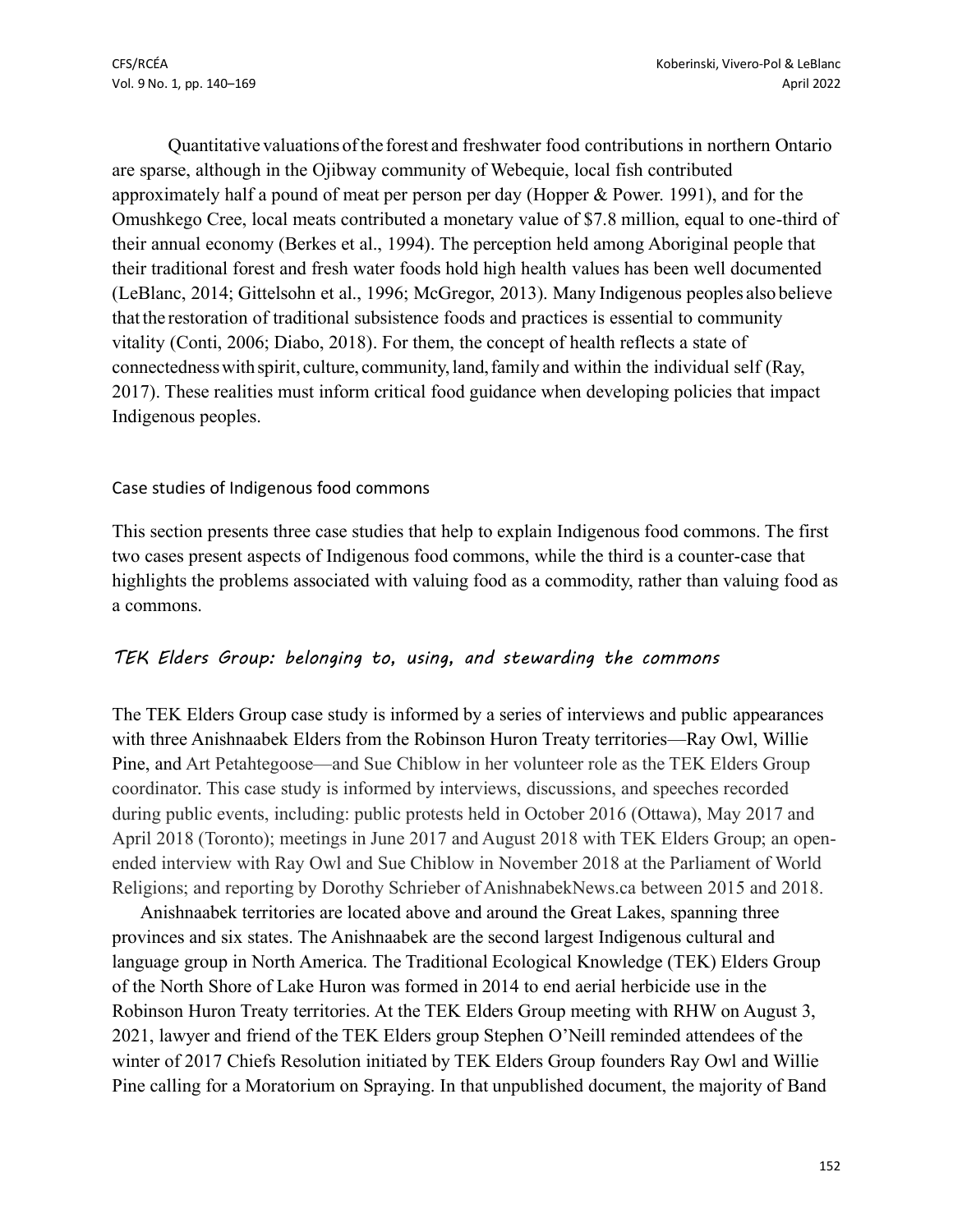Councils acknowledged the TEK Elders' leadership on environmental governance within the 1850 Robinson-Huron Treaty Territory (TEK Elders, 2021).

The Elders are holders of Indigenous scientific knowledge, which focusses on place-based ecological relationships. Anishnaabek clans are connected to specific animals or totems. The totem system weaves two concepts, *enawendiwin* (strands connecting all parts of creation) and *waawiyeyaag* (interwoven systems of circularity) together to articulate the interconnected ways in which circles of Anishnaabek relationality operate. These strands come together to form a law known as *nindinawemaganidog* (all of my relations), commanding Anishnaabek to consider the web of life (Sinclair, 2013). As woodland peoples, Anishnaabek are dependent socially, economically, spiritually, and culturally on the health of the forest, including the health of the wildlife, plants, water, and the soil. The Elders speak of Treaty rights recognized and affirmed in section 35(1) of the Constitution Act, 1982, which acknowledge the Anishnaabek of the territories as the caretakers of the lands and waters: "These were given to us by the Creator so that we may continue to live as Anishnaabek people for generations to come. We have never relinquished these sacred responsibilities" (Pine, 2018).

Conservation of ecological values in western science is "point-focussed," aimed at surveying land to exploit resources, according to Art Petahtegoose, former Chief and a TEK Group Elder from White Fish Lake First Nation (Petahtegoose, 2018). Environmental assessments include statistical data and cultural relevancy on specific "values" or points of cultural significance such as nests of a particular bird, or traditional trap lines. This point-focussed approach objectifies lifeforms, obscuring Anishnaabek presence in their own home. In contrast to this, as Petahtegoose illustrated during a meeting with the forestry company EACOM, "when we put the Anishnaabek name on a water body, we say there is a life there, an ecology that has to remain intact" (Petahtegoose, 2018). Anishnaabek food systems invoke responsibility towards both previous generations' efforts and towards future generations' needs, including non-humans.

In that sense, the stewardship of natural resources is intergenerational. Anishnaabek knowledge includes institutions such as the clan system, which identifies kin groups with nonhuman family members to maintain ecosystem integrity and encodes understanding of socioecological sustainability. "Users" of the food commons include all living beings within the ecosystem, not only the human ones. Thus, one can see how the Anishnaabek do not hold an individual property consideration on food-producing natural resources, all of them endowed with non-economic attributes and spiritual values that evidently escape from economic valuations in monetary terms.

TEK Elders have been pursuing legal arguments that are supported by an active court case regarding the Annuities clause in the Robinson Huron Treaty. Since December 2018, courts have upheld the Anishnaabek Nations' interpretations of the Treaty, which according to Giima Dean Sayers (Batchewana FN), includes the argument that Anishnaabek never ceded jurisdiction over land and water stewardship (Petahtegoose, 2018; Jones, 2018; Sayers, 2021). Food economies are connected to the land for the TEK Elders, and decisions that have impacted forest health and river systems have dramatically reduced the presence of deer, berries, fish, clams, medicines, and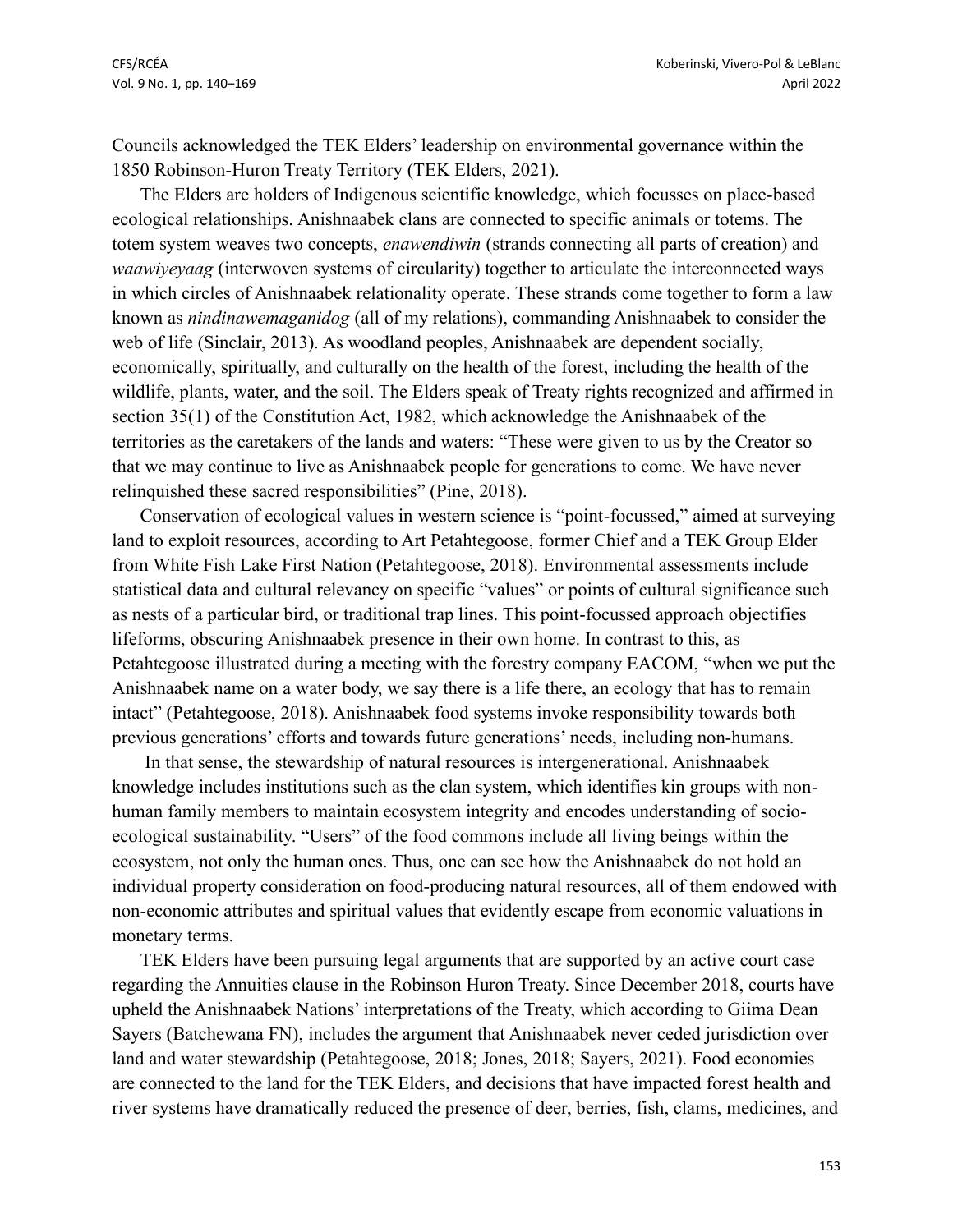other cultural dietary staples. The process of taking only enough and leaving all that can be left for others and for future generations is a food way that arises from the Seven Grandmother/ Grandfather Teachings, or Seven Sacred Teachings (Chiblow, 2020), which act as guidance for living a good life (Sayers, 2021; Borrows, 2019; Pine, 2018).

## *Aroland Youth Blueberry Initiative: A commons approach based on cultural worldviews*

The Aroland Youth Blueberry Initiative case study is a result of participatory action research undertaken by co-author Joseph LeBlanc in 2014 with community members/ researchers Mark Bell and Sheldon Atlookan to describe the impacts of Ontario's natural resource management regime on the accessibility and availability of forest and freshwater foods by the Aroland First Nation members. Rather than engage community members as 'participants' or 'key informants,' a participatory action research methodology and Indigenous research framework were employed to integrate Indigenous knowledge systems (LeBlanc, 2014; Martens et al., 2016). The Aroland Youth Blueberry Initiative was created in the summer of 2008 by five key actors as a result of a larger community-university relationship in which community members generated their research priorities and questions in collaboration with Lakehead university partners. The research group then undertook actions in four focus areas, one of which was non-timber forest product marketing. Key participants included community members, as well as Aroland First Nation staff and leadership along with staff, graduate students, and faculty members associated with Lakehead University's Food Security Research Network.

As an example of critical food guidance, this case study explores the relationship between food-as-commons leanings of Indigenous food systems and the food-as-commodity approach of the dominant industrial food economy. The community of Aroland First Nation is located in the boreal forest region of northern Ontario. The people are the descendants of signatories to Treaty #9—known today as the Nishnawbe Aski Nation (NAN). Reserve lands encompass 19,599 hectares and extend northwards from Highway 643 to land along the western and northern shores of Esnagami Lake—a territory overlapping two-thirds of the province in Ontario (Aroland First Nation, 2022, para. 4).

The Aroland Youth Blueberry Project is a community-driven initiative, with local knowledge and youth involvement as main pillars. Launched in 2006 with \$1500 in self-funding by community members and countless volunteer hours, the venture became profitable and financially viable within a few months.This initiative aims to build leadership and social entrepreneurial skills in the community's youth, seeking actions that are emergent from the Indigenous worldview. Undertaken through collective actions, this initiative relies on members sharing opportunities with each other, respecting the labour and knowledge of pickers through engagement as equals and demonstrating reciprocity to buyers and workers through fair prices.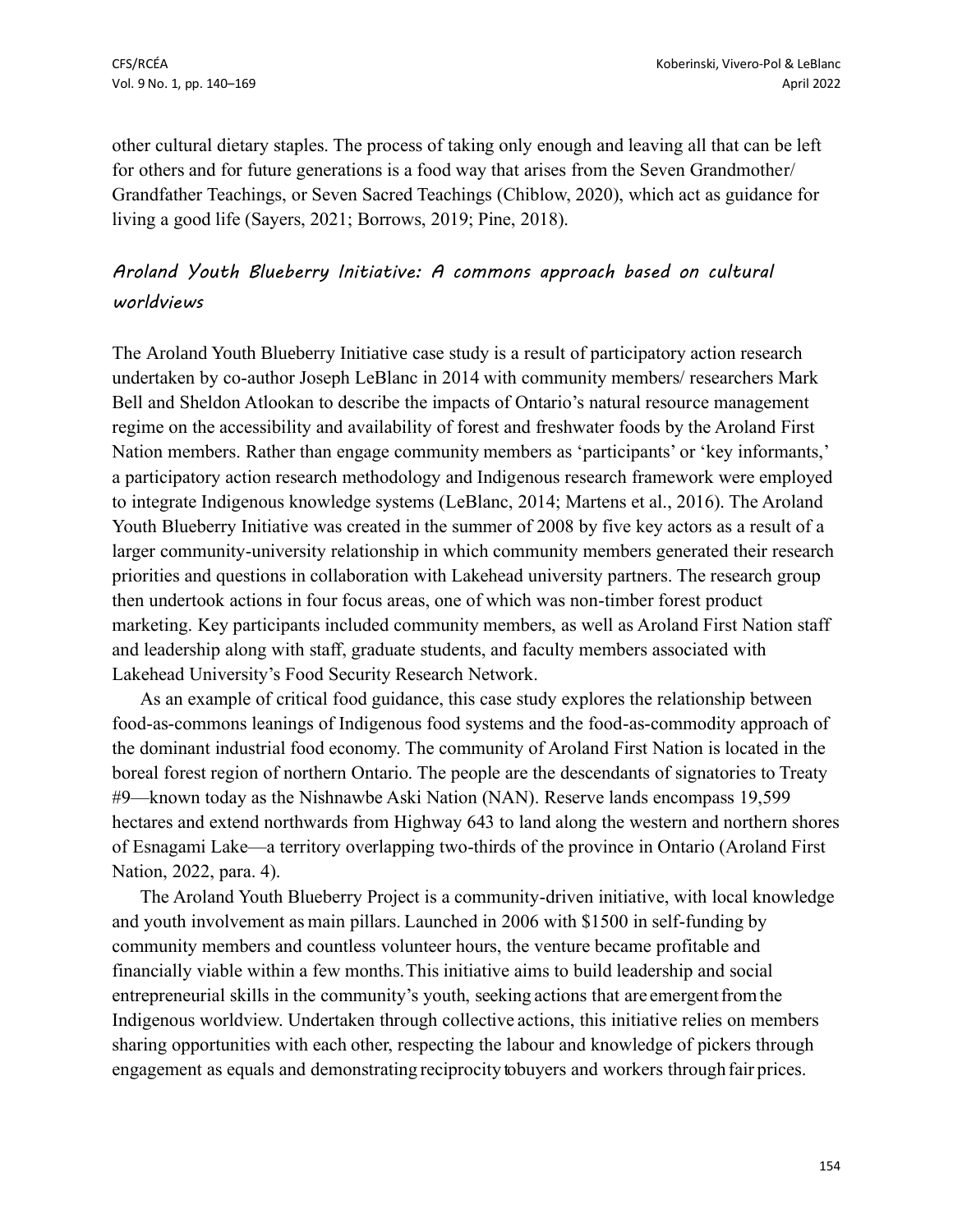The initiative seeks to provide real-world experiential learning opportunities. Members learn and teach practical skills that support life in their places, and they seek advice from local knowledge holders. On the day prior to setting up the buying depot, "contracts" are issued to interested community members who will pick the berries.After being bought frompickers, the berries aremarketed throughoutthe region of northern Ontario. As the Anishnaabek participants in the research say, "we honour our responsibility to all creation by not taking more than we need" (LeBlanc, 2014, p. 139). As a result of this cultural teaching, the members grapple with whether it is acceptable to harvest food for sale and if harvesting food beyond personal consumption constitutes taking more than one's needs.

In the past, the community generated livelihood through participation in the traditional economy. Community and family bonds were stronger and reciprocal, and goals such as profit maximisation and individual competition were not found. The Elders emphasized conviviality in their speeches, citing the role of families in primary production and interactions with each other and neighbouring communities to trade food, goods, fuel, and knowledge. These exchanges were steeped in respect, reciprocity, and the expectation of mutual responsibility (LeBlanc, 2014). This behaviour has been amply documented by many researchers, with two classical works explaining in detail this type of moral economy that was prevalent in human history for centuries: the gift economy and reciprocity (Mauss, 1970; Sahlins, 1972).

This project is an example of a mixed-economy approach, blending customary food commons (the blueberries growing on collectively held lands and harvested collectively) and contemporary food commons (the business linked to outside markets in Thunder Bay). In 2012, the project brought an estimated \$30,000 to \$50,000 into the local economy. The greatest barrier to success for this initiative is transportation. A return trip between Aroland and markets in Thunder Bay is more than eight hours (Stolz et al., 2017). Another issue the youth face is the aerial spraying of glyphosate-based herbicides across the northern Great Lakes' forests and the impact on blueberry production (Pine, 2018).

Informingthe cooperative actions with an Indigenous worldview has created unique opportunities on shared lands and reinvigorated food commons approaches within the territories. And while poverty, disenfranchisement, and interpersonal health issues—legacies of Canada's defaulting on treaty obligations and the residential school system—continue to impact Aroland youth, this project sets a template for further opportunities to develop commons regimes in the territories, with similar benefits.

#### *Nutrition North Canada: a counter-case that obscures non-Western valuations*

The Nutrition North Canada case study is informed by research resulting from a comprehensive five-year program review to provide critical guidance (Galloway, 2017), including an example of how valuing food strictly as a commodity is impacting the effectiveness of Indigenous food security policies. As part of his work with the Sudbury Social Policy Council, co-author Joseph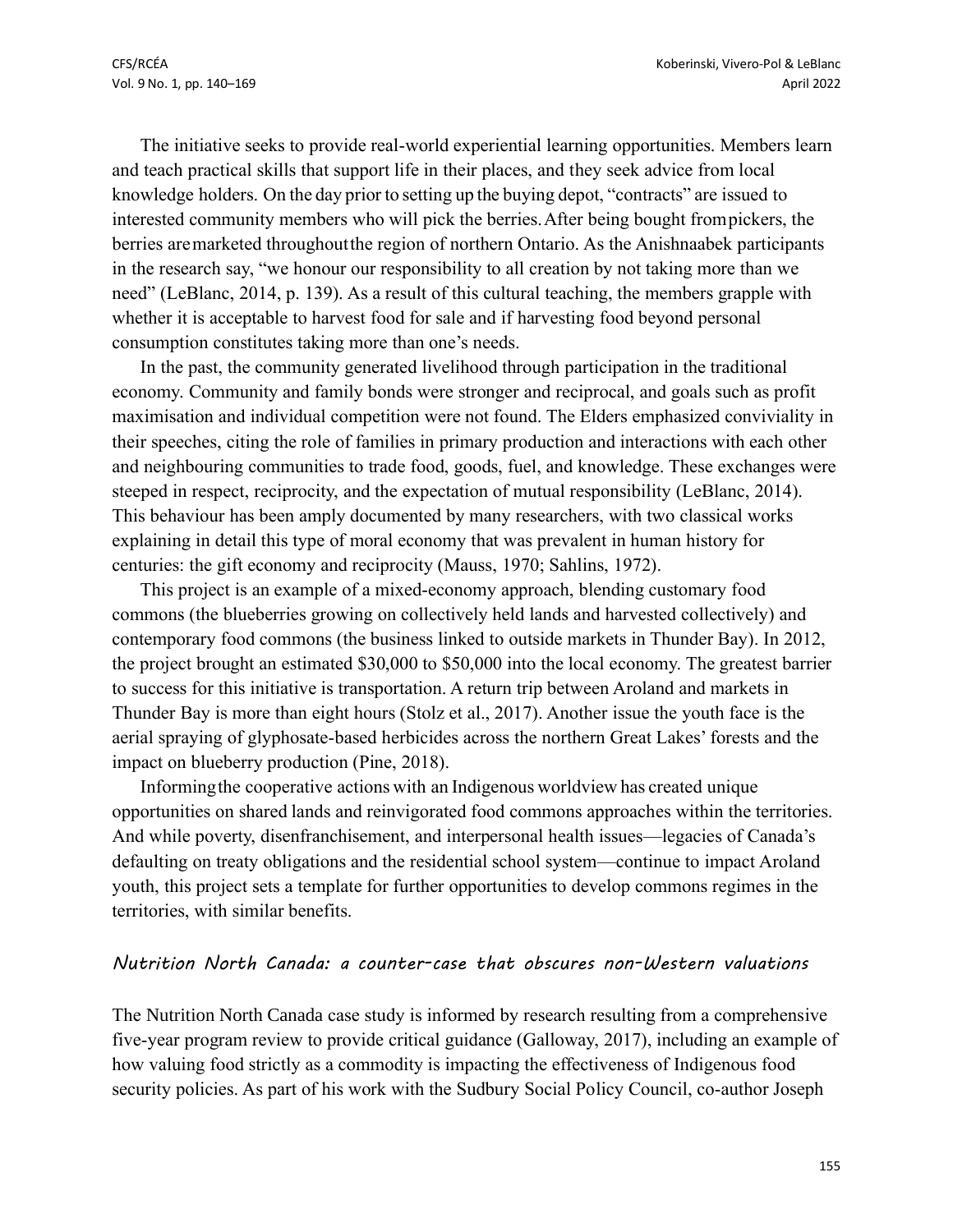LeBlanc engaged in project development aimed to improve the health and self-sufficiency of aboriginal communities. Within this initiative, the government was prepared to give training money to one farmer who would make a business to sell to ten people, but not to ten people whose aim was food self-sufficiency and reciprocity. The market-oriented policy priorities were clear in this example. Similar problems were encountered when LeBlanc attempted to develop a program to involve First Nations engaged in the moose hunt in the Nutrition North Canada program, learning first-hand the impacts of imposing "food-as-commodity" solutions. The Nutrition North Canada case study illustrates the disconnect between the top-down imposition of a commoditized food narrative (an ideological construct) and the resistance to this narrative by those who are supposed to benefit from the governmental support at the bottom.

Launched in April 2011, Nutrition North Canada (NNC) is a governmental program designed to address food insecurity in northern communities that works with, and subsidises, registered retailers and suppliers across the North (Galloway, 2017). NNC airships food items, from industrial food system staples like fruits, vegetables, milk products, eggs, and meat to "country food" staples like Arctic char, caribou, and muskox. Indigenous and Northern Affairs Canada is charged with monitoring compliance to ensure savings are passed on to northern residents. The program budget is \$60 million a year with new funds in 2016 to extend the number of communities participating, and adding a healthy eating education component for an additional \$4.7 million annually. In 2020, an additional \$25M for Nutrition North as a COVID-19 response (Cooper, 2020).

Galloway (2017) enumerated several shortcomings in the program prior to 2016 that allowed retailers to maximize profits at the expense of community wellbeing. The review revealed gaps in food cost reporting and lack of price caps and other means of ensuring program targets were met. These gaps may have been avoided if multidimensional food values were taken into account (see Figure 1). Galloway's research confirmed the critique held within Indigenous communities that NNC made no provision for country food to be sourced locally using traditional methods of harvesting and processing foods. In that sense, NNC approached the food security issues faced by northern Aboriginal peoples through market mechanisms exclusively, using a food-ascommodity worldview. This lack of recognition of the multidimensionality of food misses the opportunity to enhance community self-sufficiency through customary food economies. The program as of 2021 continues its focus on direct subsidy for a handful of retailers to lower prices and make southern-sourced foods more affordable to First Nations and Inuit communities in what is broadly termed "the North". As the program under the Liberal government still fails to cover costs of hunting or fishing gear, bottled water, or locally provided culturally appropriate foods, the program is even more problematic for Inuit peoples (Cooper, 2020) whose colonization has only occurred in the last seventy years (Qaqqaq, 2021).

This market-based model works on the basis of unaccountable competition between a few corporations that are heavily subsidized with public funds. Additionally, subsidy claims are outsourced for processing, leaving the Northern (and local) public little oversight of the claims process. Moreover, retail consolidation in the North affects what is available where, and with the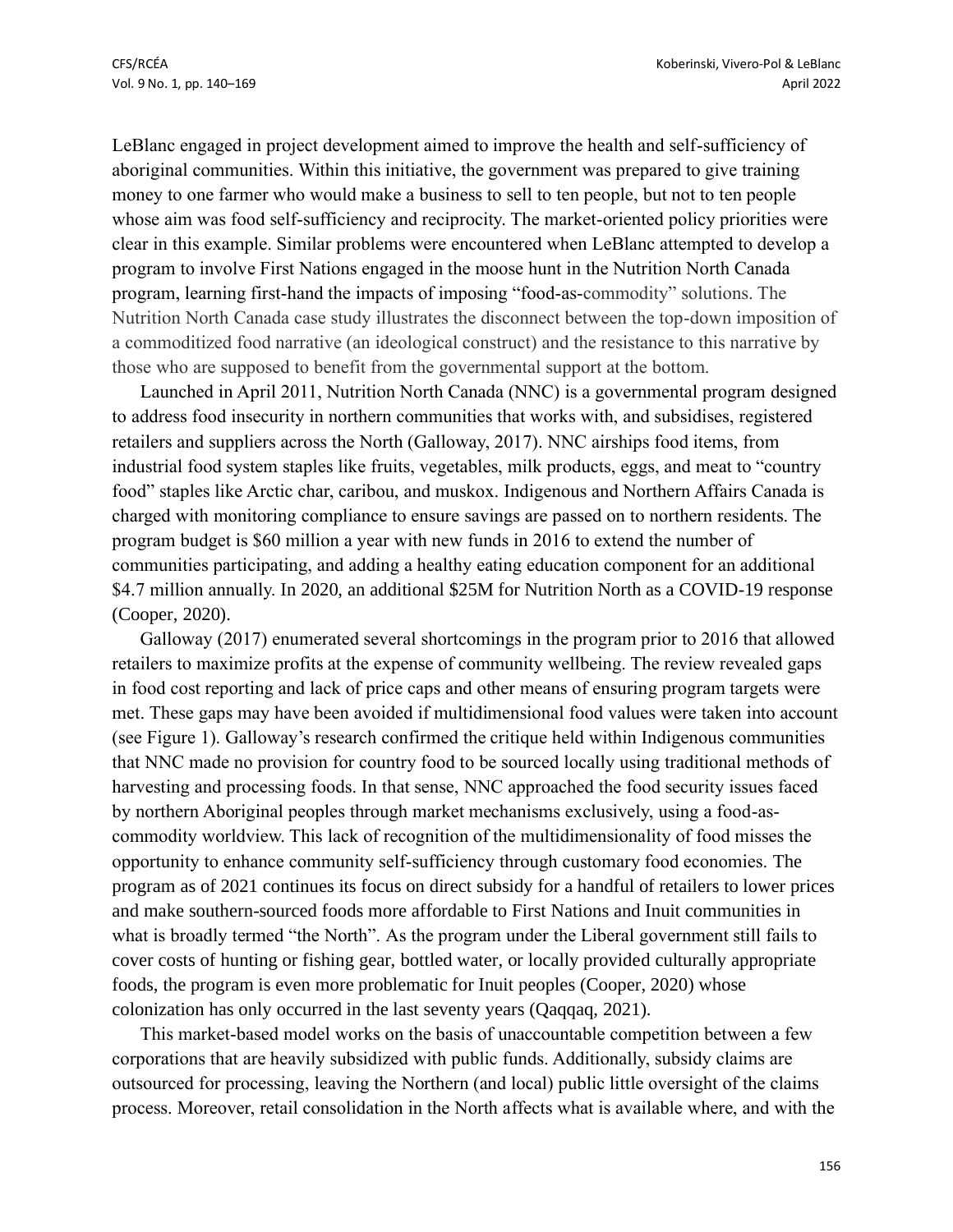NNC failing to set price caps on subsidized items, the main beneficiaries of the program seem to be the retailers. Lack of competition is so profound that one entity, the North West Company, received half of all NNC subsidies, amounting to \$32.8 million in 2014 to 2015 alone (Galloway, 2017). Galloway's report and the ongoing attestations of those relying on NNC arrive at similar conclusions: engendering sustainable improvements to food security in target communities requires consideration of alternative forms of policy. And yet, those alternative policies cannot be expected to produce a new result while food continues to be framed as a pure commodity to be distributed through market mechanisms.

The Liberal government that defeated Harper in 2015 has to date maintained NNC's marketbased solutions approach, which only further entrenches an exploitative market relationship that corporations have in Northern communities (Cooper, 2020). In this way, the current Canada Food Policy approach reinforces the existing food system as if it were the only food system. When taken in context of other policy areas, Canada's material and legislative support for development projects that undermine land-based food self-sufficiency and Indigenous food systems appears to conflict with the Canada Food Policy (Government of Canada, 2019) goal of strengthening Indigenous food systems. During the COVID pandemic in 2020, Trudeau's Liberal government invested an additional \$25 Million to address rising food crises amongst Indigenous communities as the pandemic continued. Rather than supporting mutual aid networks on the ground, the bulk of these additional funds are being applied to Nutrition North and other directto-business subsidies.

Critical food guidance in the case of Nutrition North draws attention to a gap in fiduciary duty to guarantee that food has the same legal protection and universal access as health or education for Treaty people and for those identifying as Canadian within the Canadian state. First Nations, Métis, and Inuit communities experiencing food insecurity find in Nutrition North a subsidy for further imposition of settler colonial food systems. At the same time, federal programs and Ministries oversee destruction of the very habitat the Indigenous food systems rely upon for providing adequate and appropriate levels of food security. Advocates argue there are missed opportunities to have invested pandemic-related funds to address rising food costs with programs that could support and enhance food sovereignty rather than further dependence on grocers.

#### Discussion

The theoretical and practical framework of food as a commons offers critical food guidance for addressing multiple socio-ecological issues connected with food systems. Following this guidance framework involves adopting the eight food dimensions (Figure 1) as a policy lens at various levels of decision making—from household choices through to the emerging National Food Policy in Canada (Government of Canada, 2019). In relation to the case studies, we see that Anishnaabek food systems share values identified in the multidimensional food values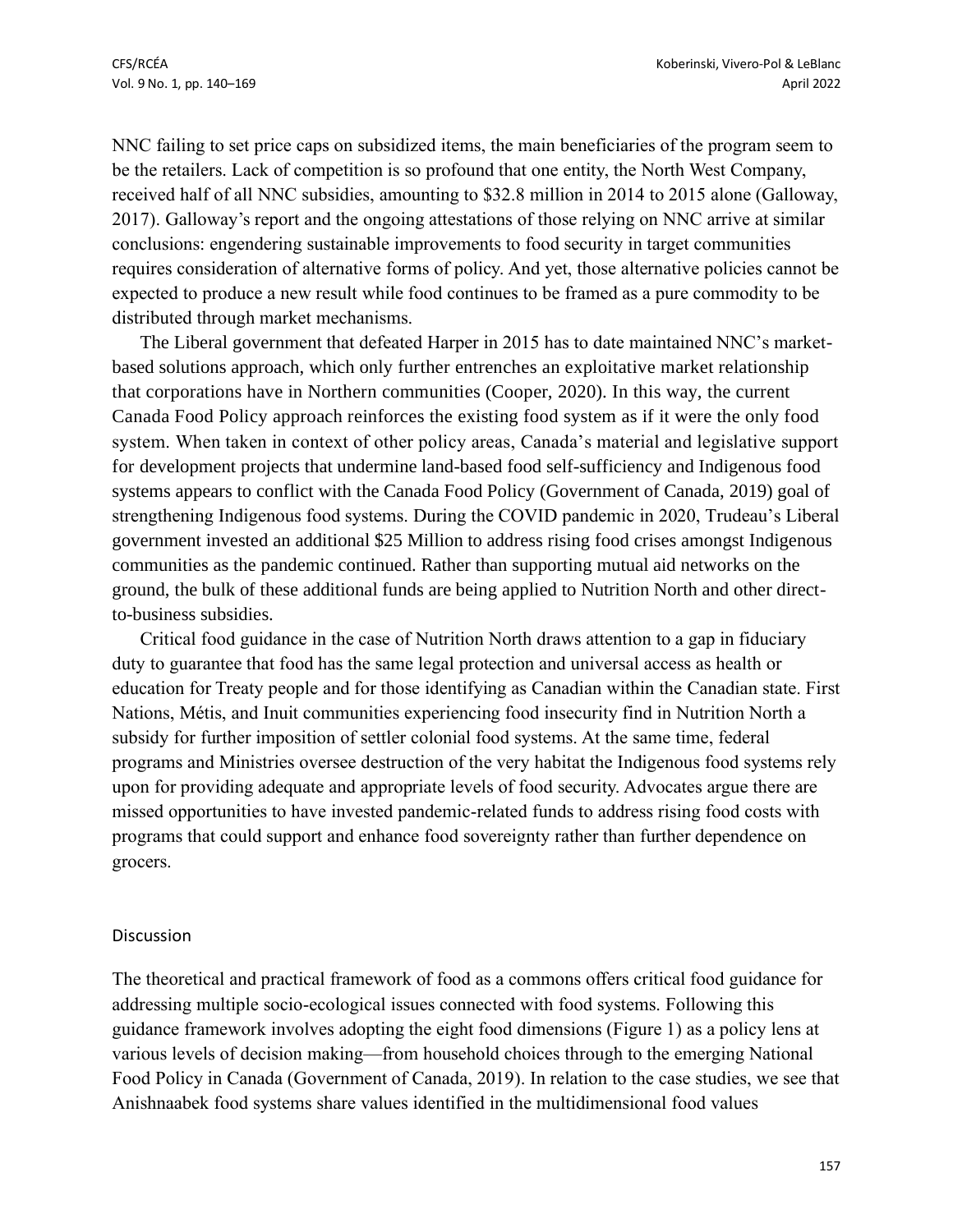framework (Figure 1). Scholars have echoed the participants in these case studies in describing food as sacred (Levkoe et al., 2019; Bartlett et al., 2012; Pine, 2018), while food as a cultural determinant is expressed in the gifting relationship some Indigenous societies have with food (Setee & Shukla, 2020). Within Figure 1, we find Food as cultural determinant, as seen in the role food gift-giving plays in governance and the role various staple foods play in various societies. We find Food as a renewable resource, as sacred, and as medicine—all dimensions of food value expressed by Indigenous peoples across all three case studies. (Setee & Shukla, 2020).

Adopting a tri-governance model (Figure 2) in resource development initiatives that prioritizes industrial food systems over short-term resource exploitation could strengthen Canada's Nation-to-Nation relationships with Indigenous peoples. These shifts could correct the disconnection of treaty rights from food security in policy—a connection that is evident in the pre-Confederation treaties (Venne, 2017; Sayers, 2021; Borrows, 2019). Application of these two frameworks within the "Canadian" context must consider implications for honouring agreements (or lack of such agreements) between the Government of Canada as the body accepting the Crown's duties, and the various First Nations, Inuit, and Métis Nations with whom the Crown has sought to Treaty.

For the Aroland Cooperative and the TEK Elders case studies in particular, applying what Melanie Goodchild calls Anishnaabek Gikendaasowin (knowledge) and governance could expand the utility of the model in both rural and urban food systems contexts by introducing an expanded conceptualization of "what" is being governed and for "whom" (McGregor, 2013; Whyte, 2021). Further inquiry designed and led by Indigenous researchers and knowledge keepers is informing the development of this tri-governance model (Figure 2) in the context of the 1850 Robinson Huron Treaty (Robinson Huron Waawiindaamaagewin 2020). The authors of this work are cautiously optimistic about the potential for Canada's National Food Policy legislation to create points of access for the normative shift the authors identify in this paper, particularly through the Food Policy Advisory, for approaching food as a commons within the context of Indigenous-Canada relations.

Indigenous food systems advocates are not waiting on theoretical consensus before engaging in the spaces of nuance where industrial and Indigenous food systems currently intersect. For example, Thunder Bay Area Food Strategy (TBAFS) began to develop partnerships with regional Indigenous leaders and organizations to better understand the barriers and opportunities to engagement with the TBAFS and their efforts to affect food policy and improve food security in the region. Their efforts led to the establishment of the Indigenous Food Circle, "which aimed to reduce Indigenous food insecurity, increase food self-determination, and establish meaningful relationships with the settler population through food." (Levkoe et al., 2019, p. 102). Such relationship building particularly in Urban contexts predates discussion on models for normative shifts away from food as commodity towards visions of what scholars refer to as "food commons" that are centred in Indigenous governance systems (DeSchutter, 2013; McGregor, 2013).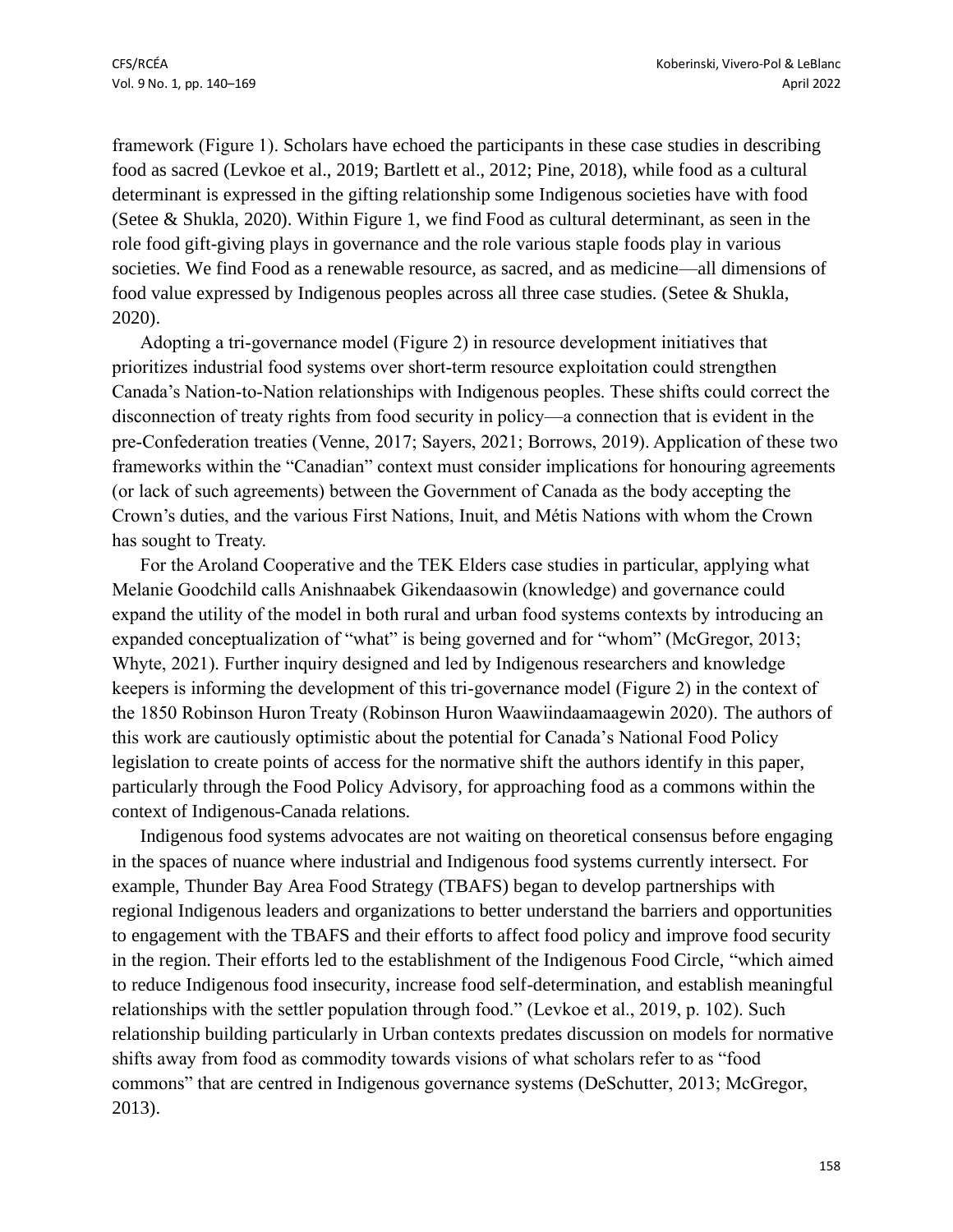Application of frameworks—like the Tri-governance framework (Figure 2)—derived without direct input from language speakers and the community members themselves is a recolonizing approach (Levkoe et al, 2019; Tuck & Wang, 2012). Further work on Food as Commons concepts within the Canadian Food Policy context will benefit from centering resurgent Indigenous governance priorities and reflect the worldviews of the specific Indigenous peoples in a given region. Adding an Indigenous governance layer to this framework must be based on community input and reflect the unique Nation-to-Nation relationships of that region. Without such care, application of the tri-governance framework as a tool for shifting to food commons recolonizes Indigenous food systems (Tuck & Wang, 2012; Reo et al., 2017)

Some would assume Canada's adoption of United Nations Declaration on the Rights of Indigenous Peoples (known as UNDRIP) legislation in 2021 would have a positive impact on food policy. Proponents of UNDRIP advance the legislation as a method to respect Indigenous food sovereignty (APTN, 2021). Arguments against development projects, for example, as infringements on Anishnaabe treaty "common" rights to "hunt and fish" can be made relative to UNDRIP. Critics of Canada's UNDRIP note that there exists plenty of current legislation and legal obligations in place now that Canada fails to implement. Chief Dean Sayers rejects UNDRIP as an inferior deal for Robinson Huron treaty Territory signatories (Sayers, 2021). A lack of will to implement the already existing legislation rather than a lack of instruments is at play, with those expressing concerns about UNDRIP concerned the Canadian interpretation of UNDRIP will undermine specific Treaty agreements in place today (McIvor, 2020; APTN, 2021) and further municipalize Indigenous governance in the process (Schmidt 2022). As the act currently stands, there is no provision for either land back, nor for respecting veto on projects that interfere with Indigenous food systems. To date, Canada has treated the diverse Indigenous traditions around food "with contempt by settler governments and viewed as detrimental to colonial notions of progress and development" (Levkoe et al., 2019, p. 103). As with all areas of policy, there is no "Pan-Indigenous" solution.

With resource exploitation sanctioned by the government through contracts with private enterprises—as the TEK Elders' face in the Robinson Huron Treaty territory with forestry giant AECOM—the capacity to maintain or rebuild traditional food economies is weakened. The complex agro-forestry ecosystems that supported cranberries, blueberries, Deer, fish, and moose populations long replaced with forestry monocultures (Pine, 2018.; Stolz et al., 2017). Revisiting commodification not only of foods but of forests and water resources is crucial to address Indigenous peoples' food security issues (Desmarais & Wittman, 2014). Forest commodification treats vast swaths of ecosystems as timber, and after cutting, commercially valuable species are prioritized turning once biodiverse food forests into sterile plantations. Yet forests and waters provide traditional foods, including migratory species like Caribou and fish, and thus vast territories of intact wilderness are required to ensure a functioning food system. Adjusting Canada's environmental assessment processes at the provincial and the federal level to prioritize this broad view of food production would ensure resource developers would have to consider impacts on Indigenous food systems before development permits could be issued. In this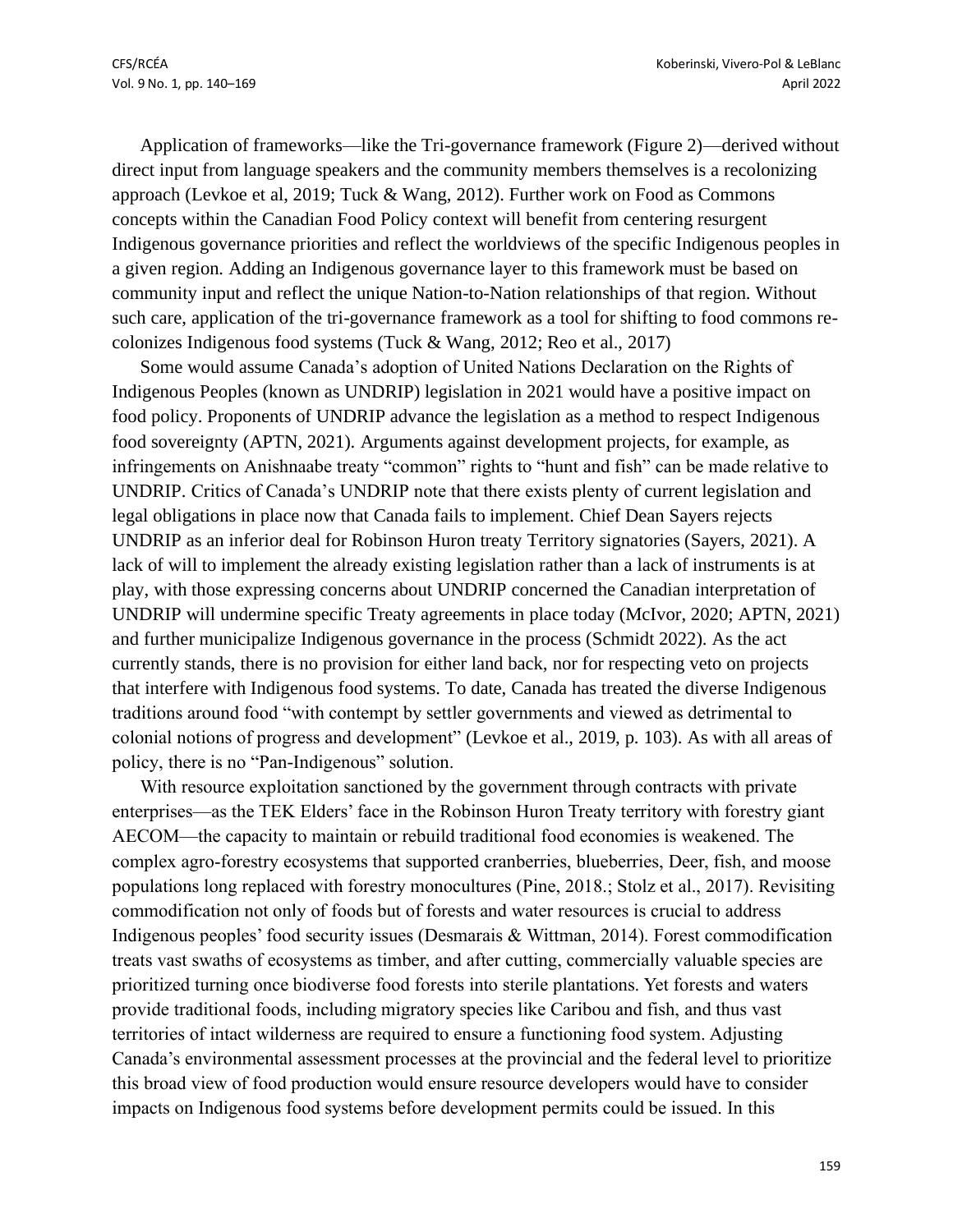situation, application of UNDRIP could provide further legal support within Canada's court system to uphold food rights connected to land management.

Collaboration with and leadership from Indigenous peoples is necessary to push past the commodity view and embrace the commons in an appropriate context to the lands, languages and Peoples who inhabit them that "Canadians" occupy. Before such work can meaningfully emerge, Canada's food movements must first "critically interrogate oppressive structures that include capitalism, patriarchy, white supremacy, and colonialism" (Levkoe et al., 2019, p. 103). Health units and other municipal institutions have made significant improvements in food guidance over the past few decades, as evidenced with the adoption of the Food Pyramid discussed earlier in this paper. Yet this approach uncritically applied negates "the cultural and geographicallydependent, meat-based diets of many First Nations peoples" (Sumner & Desjardin, 2019, p. 3).

A commodified view of life is wrapped up in these oppressive structures, and thus to adopt a commons framework is not a separate exercise from dismantling these. It is arguable in a settlercolonial context that preliminary work to shift these norms is required before any meaningful engagement with food as a commons can take place. A normative shift in how we value food, away from pure economic considerations and towards legitimizing non-economic dimensions, develops the capacity to act politically based on these other considerations. Food advocates could champion this shift everywhere—from food policy councils to regional health units. Food as a human right, an essential resource for survival, a public good, and a commons cannot just be judged by its economic returns, investment costs, or economic feasibility, but by the social impact it can have on our common wealth, reducing inequalities, securing essential rights, and safeguarding natural resources for current and future generations

Public policies that incorporate this normative shift can be instruments for transformation if Canada chooses to recognize the multidimensionality of food and its consideration as a commons, public good and human right in the preamble of the new National Food Policy (ad hoc Committee, 2017). Examples across Canada suggest this normative shift is already under way in the form of various municipal food charters in communities like Fredericton and Kamloops to the provincial food charter adopted in Manitoba, all of which view food in multidimensional ways. Such normative shifts become vehicles for the third component or pillar of critical guidance identified by Koç et al. (2017), questioning power.

Food as a commons offers policy levers for mitigating and adapting to climate breakdown. The benefit for public good can be modeled by utilizing public properties, such as schools, libraries, municipal lands, and government buildings to initiate or amplify food commons projects. Public institutions can promote freely-accessible urban gardens, purchase and offer organic food in schools, hospitals, army headquarters and the like, include green rooftops as compulsory architectural measures, ban ultra-processed foods on their premises, or employ farmers as public servants just to name a few. Another concrete policy action triggered by a normative shift: food provided to our children in school lunch programs should be locallysourced, seasonal, organic, and freshly prepared. In this way, the fourth pillar Koç et al. (2017) identify—encouraging social change—is built. There are political implications for this counter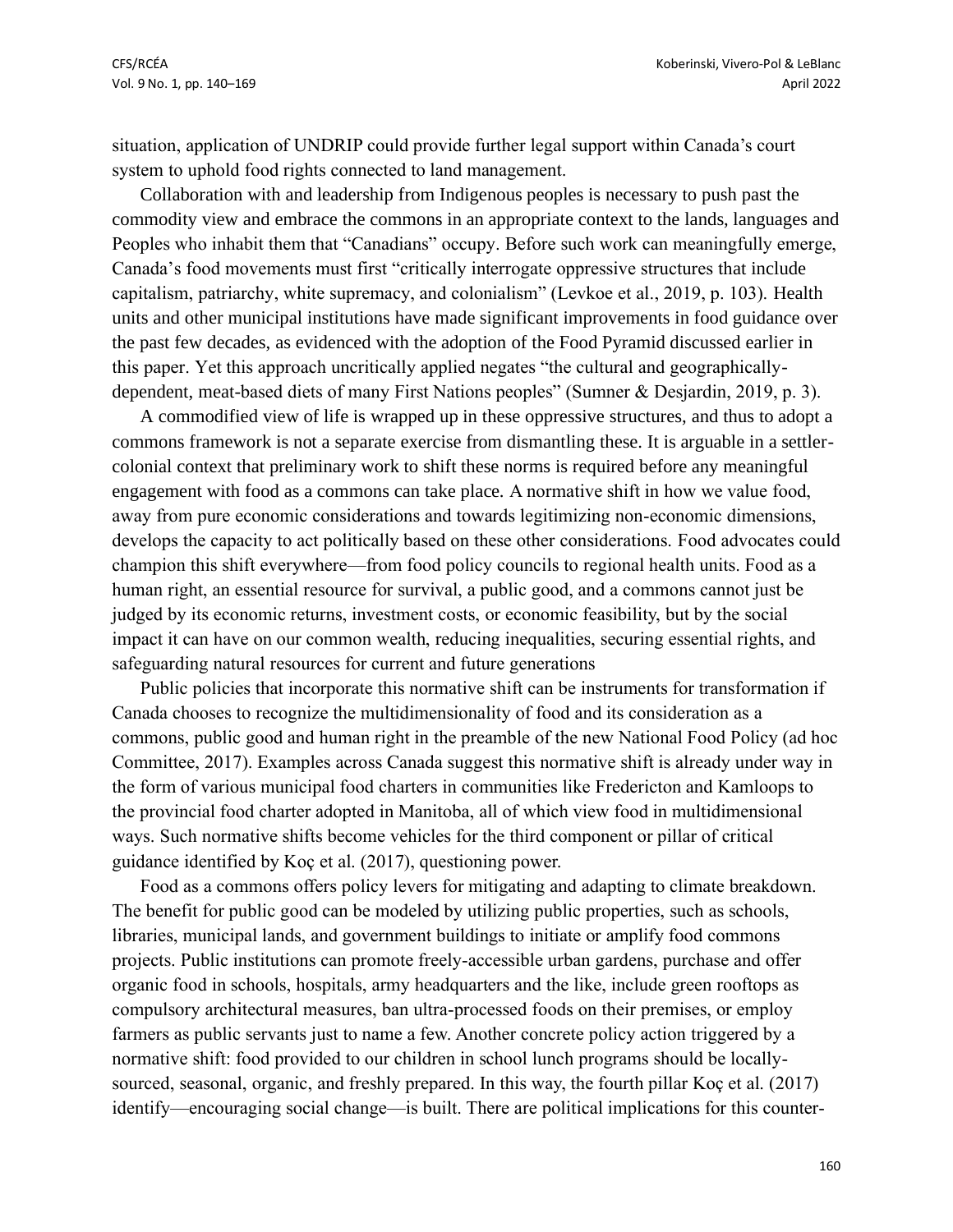hegemonic approach to food systems, but they require a broader valuation of food and a new social construct to view, produce and distribute food differently. Without a solid sense of this altered landscape—a narrative to guide change—policy explorations for reframing food as a commons will be less effective in articulating pathways for transformation.

Nutrition North, today a failed policy, could implement the multidimensional food values model (Figure 1) to help address fundamental flaws embedded in a food-as-commodity approach. Research across the North suggests that developing co-management agencies and nutritional monitoring, promoting knowledge exchange on how northern Aboriginal peoples adapt to consumption of alternative species, and fostering regional sharing networks (which are currently excluded from the NNC Program) together preserve nutritional integrity and cultural survival (Armitage et al., 2011; Berkes & Jolly, 2002; LeBlanc, 2014; Rosol et al., 2016). Yellowhead Institute's 2019 Red Paper states "as food sources dwindle and face extinction due to the long-term impacts of industrial infrastructure, extraction, habitat loss, and human settlement" it is crucial for Canadians to recognize "Traditional foods are not just about sustenance, but medicine and education as well" (King et al., 2019, pp. 32–33). Canadian governments' ongoing focus on "food security" as an exercise of simply supplying ample caloric count to avoid crisis while allowing destruction of the ecosystems that provide stable food systems and lead to food sovereignty.

#### Conclusion

Successful transition to food as a commons depends in part on ensuring this interconnectedness is captured in the way we collectively define goals and institutions for governing that transition. Applied to sustainable and fair food systems, the way we define food (values, purpose, meanings) shapes the governing mechanisms we can devise to better produce, distribute, and consume that food. The framework proposed here offers critical food guidance to embed the multidimensionality of food and its consideration as a commons in alternative collective decision making structures that clearly would require different institutions, policies, subsidies, and legal frameworks. This normative shift offers not only guiding principles relevant for regional and urban food policy councils within the Canadian state, but also critical food guidance for government policies that shape First Nations food initiatives. Programs aimed to improve Indigenous peoples' food security that adopt a multidimensional food values framework give space for program delivery to recognize non-economic and relational values (Pascual et al., 2017), which are largely obscured in Western policies and subsidies. Moreover, by accepting non-economic dimensions of food as well as economic ones, food commons programmes can promote localized traditional or country food networks, and fulfill the duty to protect wild spaces in which Aboriginal peoples engage in the food forestry, harvesting and hunting economies as protected in various Treaties—the Robinson Huron Treaty in particular.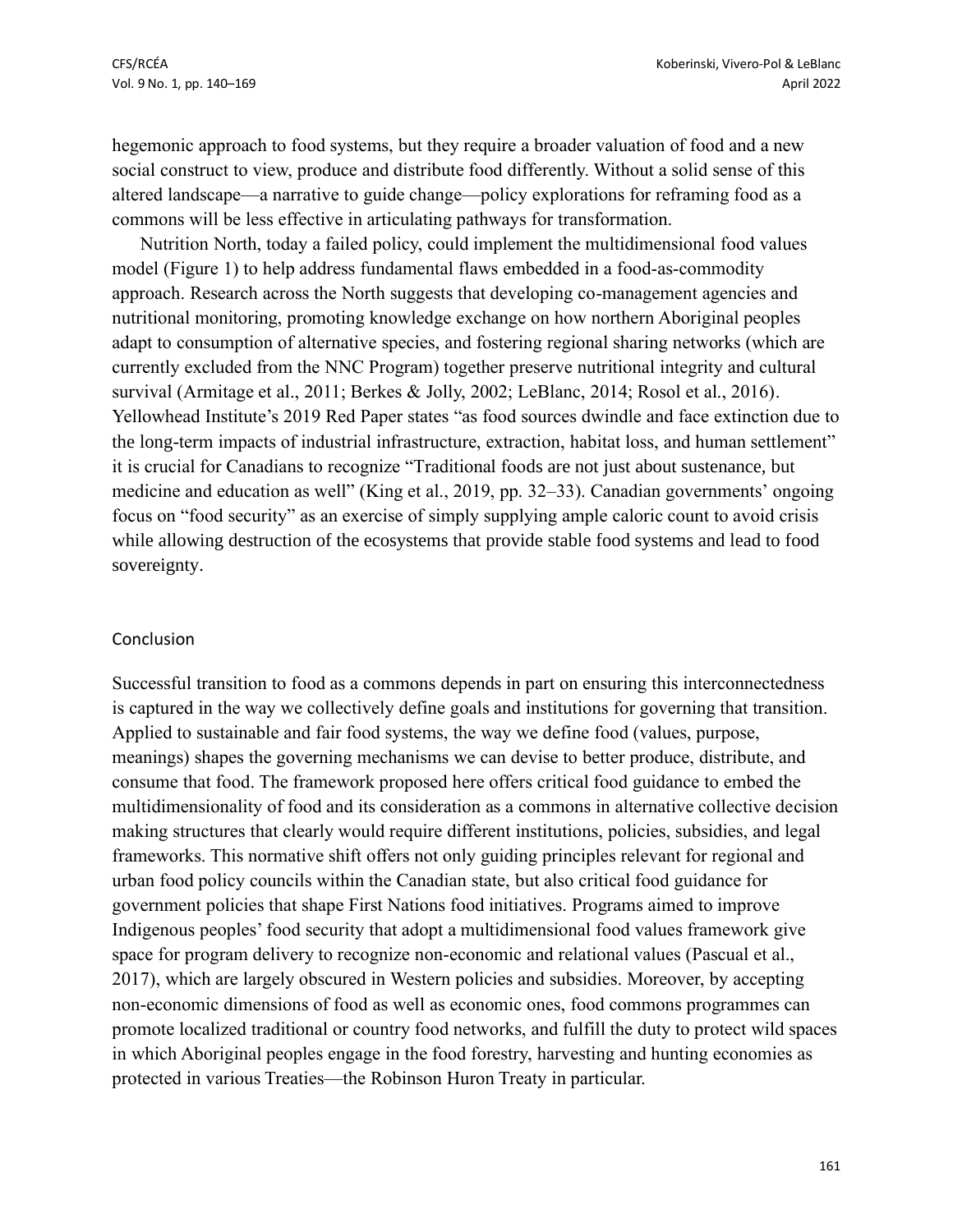Further research is required to make the case for the Canadian government to adopt a declaration of the multidimensionality of food, such that food is no longer considered as a mere commodity but a commons, public good and human right that shall be guaranteed to every Canadian citizen. Adopting this framework could relieve state, private sector, and civil society from engaging in the conceptual and economic gymnastics involved with trying to commodify other non-economic food dimensions. Such work requires building momentum to engage what Koç et al. (2017) call the third component or pillar of critical food guidance—questioning power.

Deeper attention must also be paid to shifts in policy frameworks provincially, territorially, and federally—from self-governance negotiations to "moderate livelihood fisheries" to adopting UNDRIP. These policy changes are reshaping treaty relationships and further entrenching an approach to "Nation-to-Nation" that reduces Anishnaabek Nations and other Indigenous communities with inherent title and rights to what Russ Diabo calls fourth level municipal-style governments (Diabo, 2018). Food movements must become involved in and uplift Land Back movements to ensure these assimilative efforts do not undermine hundreds of years of resistance and the regenerative efforts of Indigenous communities seeking to recover their own food ways and lands and waters for the sake of their health and that of their grand children's grand children.

The ongoing COVID-19 pandemic has raised the alarm on hunger, as well as the opportunity for mutual aid. Pursuing partnerships for land to be used in food commons schemes could be a mutual aid "tool for localizing the food system and decolonizing land at the same time." (Bowness, 2015, pp. 24–25). The desire to create commons on public lands has both the potential for both decolonization (Grey & Patel, 2014) as well as the extension of existing conflicts. Employing participatory action research, as the one used here with Anishnaabek communities, as a methodology for food commoning scholarship offers another tool for building local capacity to transform food systems and decolonizing relationships. In that sense, valuing and governing food as a commons is itself critical food guidance. Food commons offers a set of principles that inform practice, reconnecting food to its multiple dimensions that are not valued when food is simply a commodity.

#### References

ad hoc Working Group on Food Policy Governance. (2017, September)*. Building a healthy, just and sustainable food system: Food Secure Canada's recommendations for a food policy for Canada* (Policy Brief). Food Secure Canada, Ottawa.

https://foodsecurecanada.org/sites/foodsecurecanada.org/files/attached\_files/policy\_brief\_a food policy for canada sept 28 by fsc.pdf

Appadurai, A. (2005). Commodities and the politics of value. In M. M. Ertman & J. C. Williams (Eds.), *Rethinking commodification: Cases and readings in law and culture*, (pp. 34-45). New York University Press.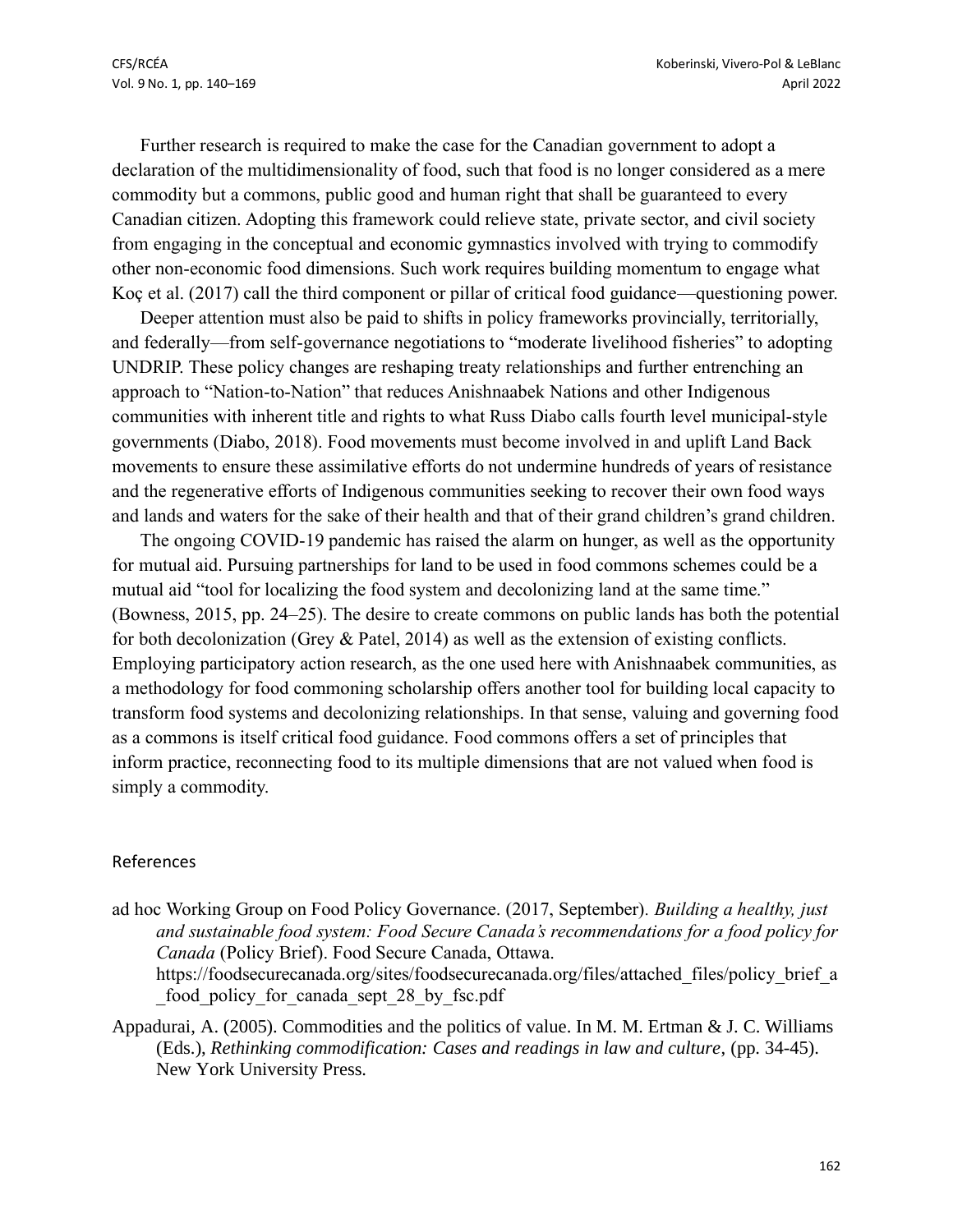APTN. (2021, May 20). *Diabo and Saganash debate UNDRIP bill: A bad law or a small step forward?* [Video] APTN News. https://www.aptnnews.ca/nation-to-nation/diabo-andsaganash-debate-undrip-bill-a-bad-law-or-a-small-step-forward/

Aroland First Nation. (2022). *About us*. https://www.arolandfi rstnation.ca/about-us.html

- Armitage, D., Berkes, F., Dale, A., Kocho-Schellenberg, E., & Patton E. (2011). Co-management and the co-production of knowledge: Learning to adapt in Canada's Arctic. *Global Environmental Change, 21*(3), 995-1004. https://doi.org/10.1016/j.gloenvcha.2011.04.006
- Bartlett, C., Marshall, M., & Marshall, A. (2012). Two-Eyed Seeing and other lessons learned within a co-learning journey of bringing together indigenous and mainstream knowledges and ways of knowing. *Journal of Environmental Studies and Sciences, 2*(4), 331-340. https://doi.org/10.1007/s13412-012-0086-8
- Berkes, F., George, P. J., Preston, R. J., Hughes, A., Turner, J., & Cummins, B. D. (1994). Wildlife harvesting and sustainable regional Native economy in the Hudson and James Bay Lowland, Ontario. *Arctic, 47*(4), 350–360.
- Berkes, F., & Jolly, D. (2002). Adapting to climate change: Social-ecological resilience in a Canadian western Arctic community. *Conservation Ecology, 5*(2), 18.
- Borrows, J. (2019). *Law's Indigenous ethics*. University of Toronto Press.
- Bowness, E. (2015). *Urban Green Commons as Food Sovereignty (and vice versa).* IASC 1st Thematic Conference on the Urban Commons [Conference Paper], Bologna.
- Chiblow, S. (2020). An Indigenous Research Methodology That Employs Anishinaabek Elders, Language Speakers and Women's Knowledge for Sustainable Water Governance. *Water (Basel), 12*(3058), 3058. doi:10.3390/w12113058
- Clapp, J., & Isakson, S. R. (2018). Risky returns: The implications of financialization in the food system. *Development and Change, 49*(2), 437-460. https://doi.org/10.1111/dech.12376
- Conti, K. M. (2006). Diabetes prevention in Indian country: Developing nutrition models to tell the story of food-system change. *Journal of Transcultural Nursing, 17*(3), 234-245. https://doi.org/10.1177%2F1043659606288380
- Cooper, M. (2020, November 18). Nutrition North Canada riddled with problems. *The Manitoban*, *13*, 12.
- Dardot, P., & Laval, C. (2014). *Commun, essai sur la révolution au XXI° siècle*. Le Découverte.
- DeSchutter, O. (2013)*. Mandate of the Special Rapporteur on the Right to Food: Preliminary Remarks on the Visit to Canada from 6 to 16 May 2012.* United Nations: Office of the United Nations High Commissioner for Human Rights. https://foodsecurecanada.org/sites/foodsecurecanada.org/files/20120321\_SRRTF\_Aidem%C3%A9moire\_Canada.pdf
- Desmarais, A. A., & Wittman, H. (2014). Farmers, foodies, and First Nations: getting to food sovereignty in Canada. *Journal of Peasant Studies, 41*(6), 1153-1173. https://doi.org/10.1080/03066150.2013.876623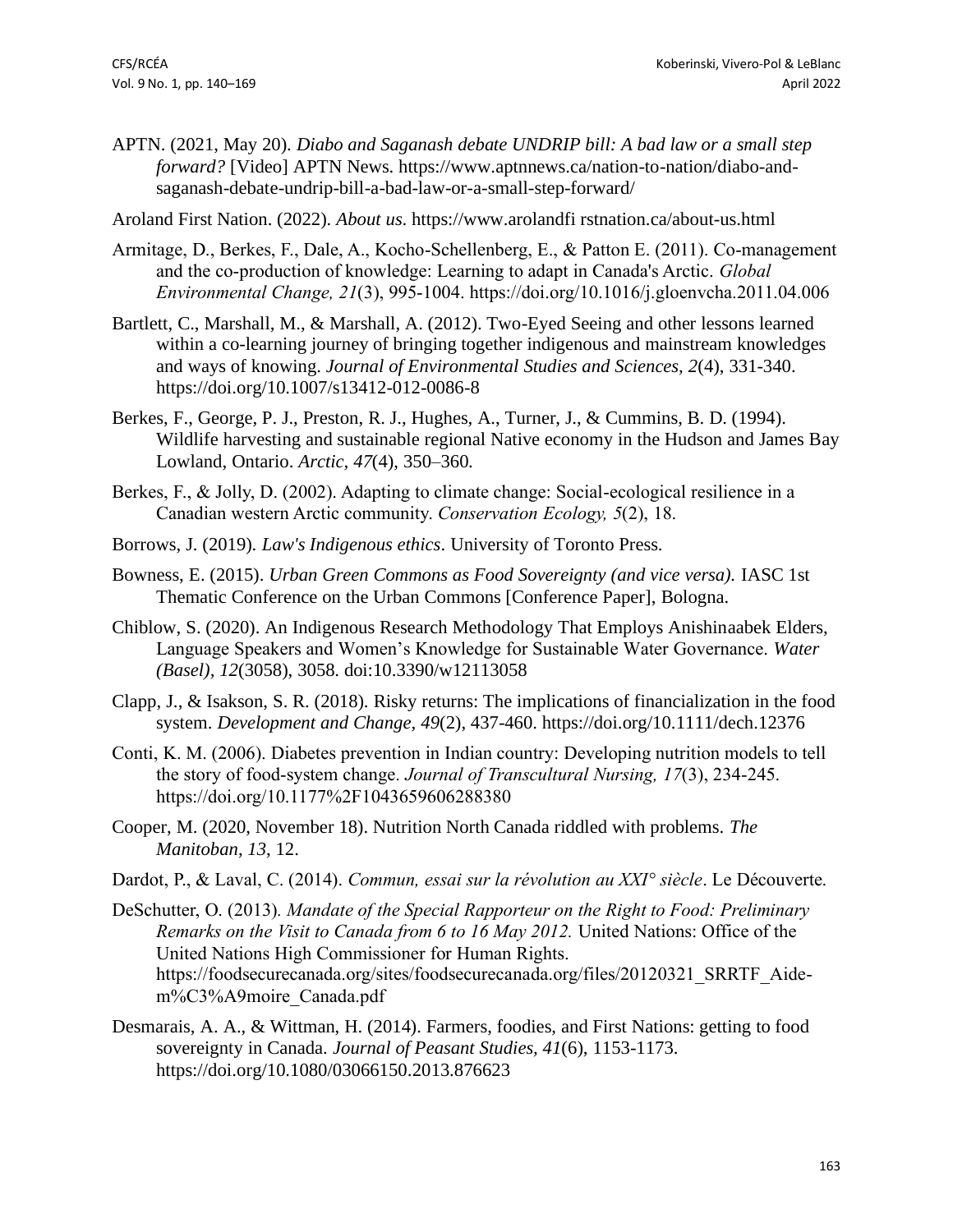- Diabo, R. (2018). *Our right of Indigenous self-determination is being hijacked by Trudeau: Recognition and implementation of rights framework.* First Nations Strategic Policy Counsel, *16*(1-3). https://epe.lacbac.gc.ca/100/201/300/first\_nations\_strategic\_bulletin/2018/v16n01-03.pdf
- European Commons Assembly. (2016). *Food as a common good: The food commons in Europe*. [Conference Presentation], European Commons Assembly, 2016 May 18-20, Villarceaux, France, https://blog.p2pfoundation.net/food-commons-europe/2017/02/01
- Food and Agriculture Organization of the United Nations (FAO). (2009). *The State of Food and Agriculture 2009: Livestock in the Balance.* https://www.fao.org/3/i0680e/i0680e.pdf
- Frison, E. A. (2016). *From uniformity to diversity: a paradigm shift from industrial agriculture to diversified agroecological systems*. International Panel of Experts on Sustainable Food systems. http://www.ipes-food.org/images/Reports/UniformityToDiversity\_FullReport.pdf
- Galloway, T. (2017). Canada's northern food subsidy nutrition north Canada: A comprehensive program evaluation. *International Journal of Circumpolar Health, 76*(1), 1279451. https://doi.org/10.1080/22423982.2017.1279451
- Gittelsohn, J., Harris, S.B., Burris, K.L., Kakegamic, L., Landman, L.T., Sharma, A., Wolever, T. M., Logan, A., Barnie, A., & Zinman, B. (1996). Use of ethnographic methods for applied research on diabetes among the Ojibway-Cree in northern Ontario. *Health Education and Behavior*, *23*(3), 365-382. https://doi.org/ 10.1177/109019819602300307.
- Gliessman, S. R. (2015). *Agroecology: The ecology of sustainable food systems* (3rd ed.). CRC Press.
- Government of Canada. (2019). *Food policy for Canada: Everyone at the table*. https://www.canada.ca/content/dam/aafc-aac/documents/20190614-en.pdf
- Grey, S., & Patel, R. (2015). Food sovereignty as decolonization: some contributions from Indigenous movements to food system and development politics. *Agriculture and Human Values, 32*(3), 431-444. https://doi.org/10.1007/s10460-014-9548-9
- Hammelman, C., Levkoe, C., Agyeman, J., Kharod, S., Moragues Faus, A., Munoz, E., Olivia, J., & Wilson, A. (2020). Integrated food systems governance: Scaling equitable and transformative food initiatives through scholar-activist engagement. *Journal of Agriculture, Food Systems, and Community Development, 9*(2), 71-86. https://doi.org/10.5304/jafscd.2020.092.003
- Holt-Giménez, E. (2017). *A foodie's guide to capitalism: Understanding the political economy of what we eat*. Monthly Review Press.
- Hopper, M., & Power, G. (1991). The fisheries of an Ojibwa community in northern Ontario. *Arctic*, *44*(4), 267–274.
- Institute of Medicine (U.S). (2003). *Dietary reference intakes: Applications in dietary planning*. National Academies Press. https://pubmed.ncbi.nlm.nih.gov/25057648/
- Jones, S. (2018). *Treaty annuity right: The treaty right no one wanted to talk about. Until now.* Frontier Centre for Public Policy Backgrounder. No. 124. https://fcpp.org/wpcontent/uploads/FB124\_TreatyAnnuityRight\_SP2018\_F2.pdf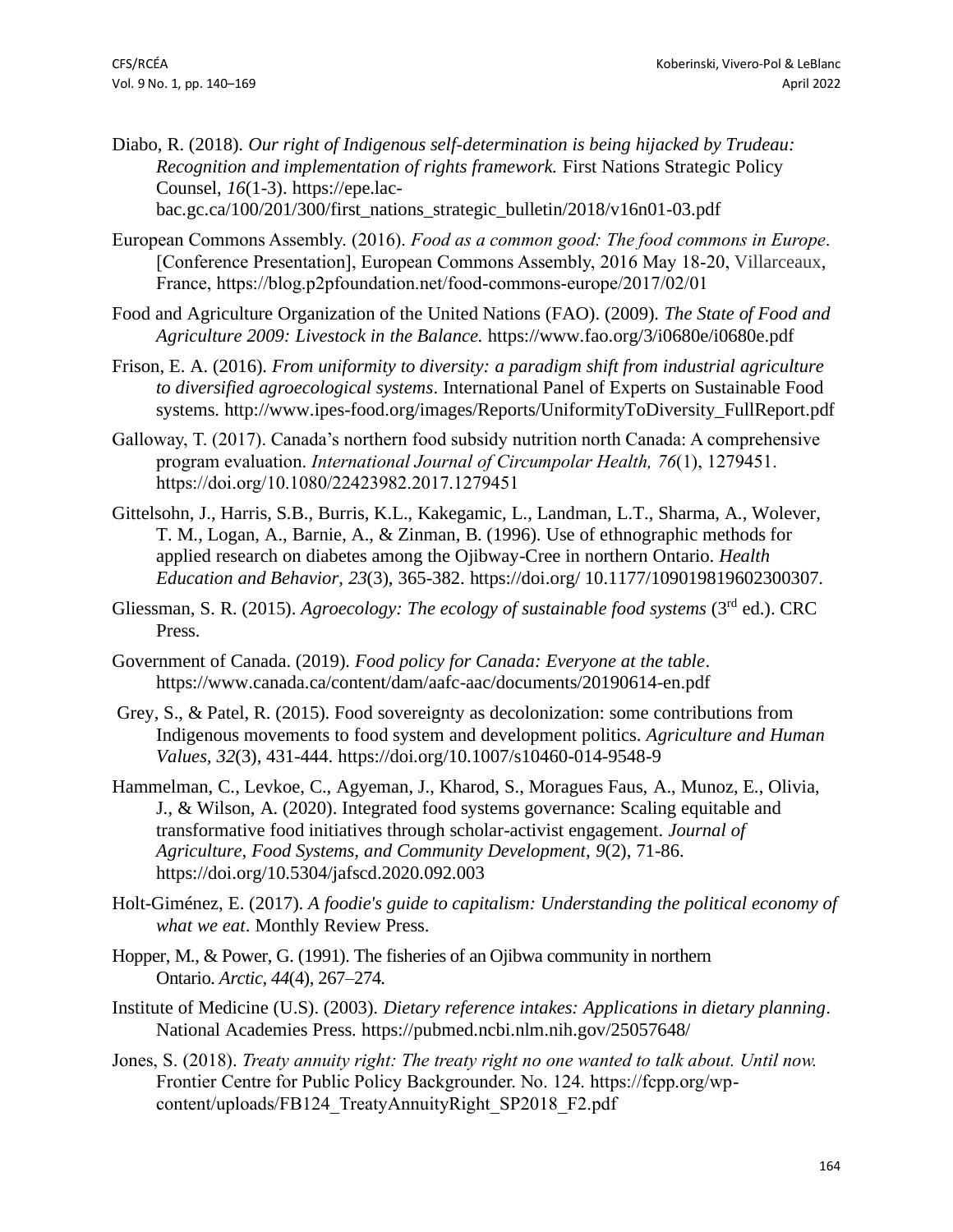- Karatani, K. (2014). *The structure of world history From modes of production to modes of exchange.* Duke University Press.
- King, H., Pasternak, S., & Yesno, R. (2019, October) *Land Back: A Yellowhead Institute Red Paper.* Yellowhead Institute. https://redpaper.yellowheadinstitute.org/wpcontent/uploads/2019/10/red-paper-report-final.pdf
- Koç, M., Bancerz, M. & Speakman, K. (2017). The interdisciplinary field of food studies. In M. Koç, J. Sumner & A. Winson (Eds.), *Critical perspectives in food studies* (pp. 3-18). Oxford University Press.
- Kuhnlein, H. V., Receveur, O., & Chan, H. M. (2001). Traditional Food Systems Research with Canadian Indigenous Peoples. *International Journal of Circumpolar Health, 60*(2), 112- 122.
- La Mela, M. (2014). Property rights in conflict: wild berry picking and the Nordic tradition of allemansrätt. *Scandinavian Economic History Review, 62*(3), 266-289. https://doi.org/10.1080/03585522.2013.876928
- Lappe, F. M. (2021). *Diet for a Small Planet (Revised and updated).* Random House Publishing Group.
- LeBlanc, J. W. (2014). Natural Resource Management and Indigenous Food Systems in Northern Ontario [Unpublished doctoral dissertation]. Lakehead University.
- Levkoe, C. Z., Lefebvre, R., & Blay-Palmer, A. (2017). *Food counts: A pan-Canadian sustainable food systems report card.* Centre for Sustainable Food Systems, Wilfred Laurier University. https://fledgeresearch.files.wordpress.com/2017/05/food-counts-pancanadian-sustainable-food-systems-report-card2.pdf
- Levkoe, C. Z., & Sheedy, A. (2019). A people-centred approach to food policy making: Lessons from Canada's People's Food Policy project. *Journal of Hunger & Environmental Nutrition, 14*(3), 318-338. https://doi.org/10.1080/19320248.2017.1407724
- Levkoe, C., Ray, L., & Mclaughlin, J. (2019). The Indigenous food circle: Reconciliation and resurgence through food in northwestern Ontario. *Journal of Agriculture, Food Systems, and Community Development, 9*(B), 1-14. https://doi.org/10.5304/jafscd.2019.09B.008
- Makokis, J. (2013). *Indigenous sovereignty, jurisdiction, and international law.* Unpublished manuscript. https://www.bluequills.ca/wp-content/uploads/2013/11/Indigenous-Sovereignty-Jurisdiction-and-International-Law.pdf
- Marschke, M., Armitage, D., Le Van, A., Tuyen, T., & Mallee, H. (2012). Do collective property rights make sense? Insights from central Vietnam. *International Journal of the Commons, 6*(1), 1–27. DOI: http://doi.org/10.18352/ijc.334
- Martens, T., Cidro, J., Hart, M. A., & MacLachlan, S. (2016). Understanding Indigenous food sovereignty through an Indigenous research paradigm. *Journal of Indigenous Social Development, 5*(1), 18-37.
- Martorell, H., & Andrée, P. (2019). The commoning of food governance in Canada. In J. L. Vivero Pol, H. Mattei, & O. DeSchutter (Eds.), *Routledge Handbook of Food as a Commons*. Routledge.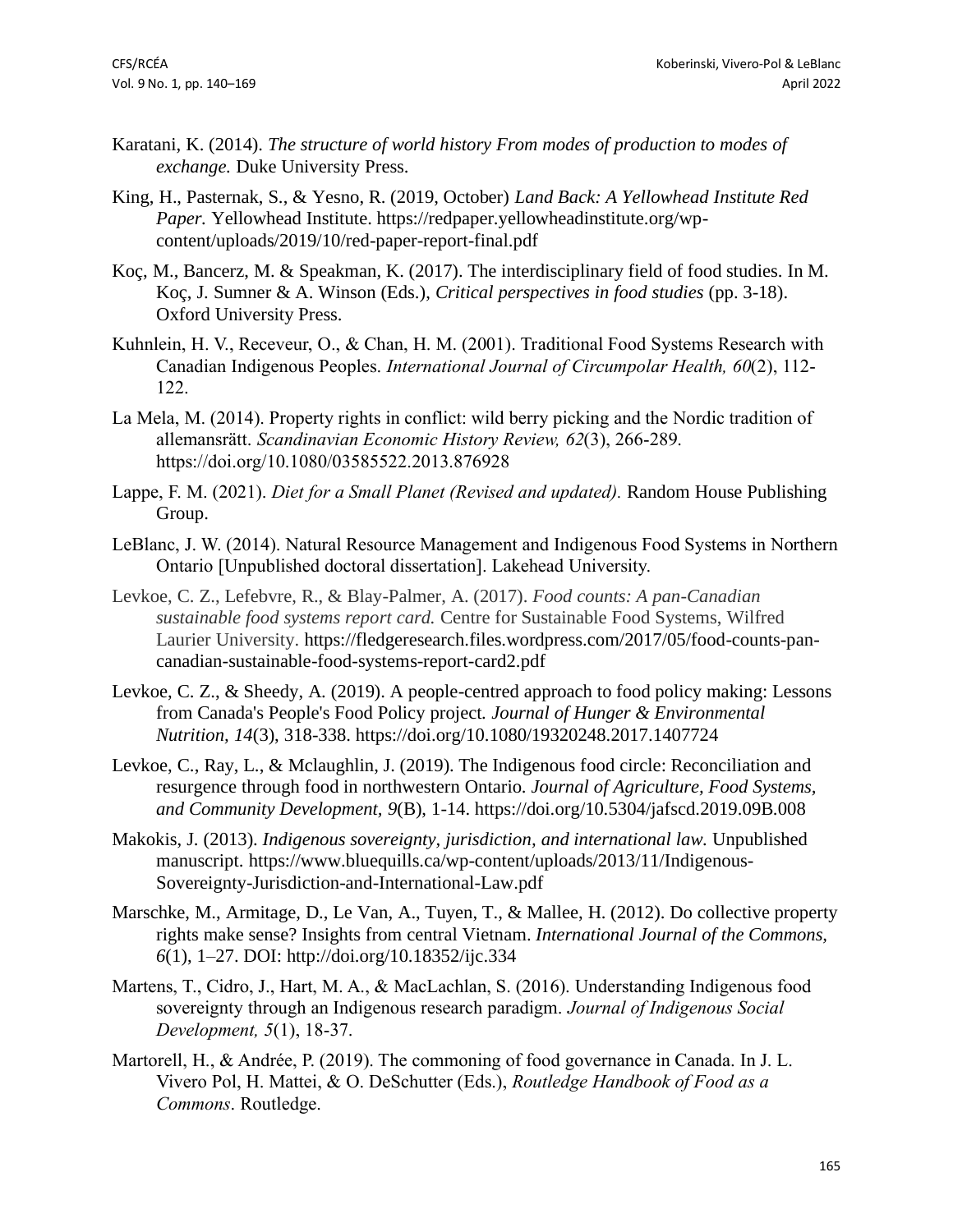- Mauss, M. (1970). *Mauss, marcel. The gift: Forms and functions of exchange in archaic societies.* Cohen & West.
- McFarlane, P., & Schabus, N. (Eds.). (2017). *Whose land is it anyways? A manual for decolonization.* Federation of Post-Secondary Educators of BC.
- McGregor, D. (2013). Toward a paradigm of indigenous collaboration for geographic research in Canadian environmental and resource management. In J. T. Johnson, & S. C. Larsen (Eds.), *A deeper sense of place: stories and journeys of indigenous-academic collaboration.* Oregon State University Press.
- McIvor, B. (2021). *Standoff*. Nightwood Editions. https://ebookcentral.proquest.com/lib/[SITE\_ID]/detail.action?docID=6862859
- McIvor, B. (2020, December 16). *A cold rain falls*. First Peoples Law. https://www.firstpeopleslaw.com/public-education/blog/a-cold-rain-falls-canadasproposed-undriplegislation#:~:text=After%20years%20of%20false%20starts,by%20introducing%20Bill%2 0C%2D15.
- Mihesuah, D. A. (2003). *Indigenous American women*. University of Nebraska Press.
- Morrison, D. (2020). Reflections and realities: Expressions of food sovereignty in the fourth world. In P. Settee & S. Shukla (Eds.), *Indigenous food systems: Concepts, cases, and conversations* (pp. 17-38.). Canadian Scholars.
- Nikkel, L., Summerhill, V., Gooch, M., Bucknell, D., & LaPlain, D. (2021). *Second harvest and value chain management international release new research: Canada's invisible food network.* Ontario, Canada: Second Harvest and Value Chain Management International.
- Noiret, B. (2016). Food security in a changing climate: A plea for ambitious action and inclusive development. *Development, 59*(3-4), 237-242. https://doi.org/10.1057/s41301-017-0092-
- Ontario Nature. (2014). *Beyond the fields: The value of forest and freshwater foods in Northern Ontario*. https://ontarionature.org/wp-content/uploads/2017/10/beyond\_the\_fields.pdf
- Ostrom, E. (1999). Coping with tragedies of the commons. *Annual Review of Political Science, 2*(1), 493-535. https://doi.org/10.1146/annurev.polisci.2.1.493
- Pascual, U., Balvanera, P., Díaz, S., Pataki, G., Roth, E., Stenseke, M., Watson, R. T., Dessane, E. B., Islar, M., Kelemen, E., Maris, V., Quaas, M., Subramanian, S. M., Wittmer, H., Adlan, A., Ahn, S., Al-Hafedh, Y. S., Amankwah, E., Asah, S. T., …Yagi, N. (2017). Valuing nature's contributions to people: the IPBES approach. *Current Opinion in Environmental Sustainability*, *26–27*, 7-16. https://doi.org/10.1016/j.cosust.2016.12.006
- Pelto, G., & Pelto, P. (1983). Diet and delocalization: Dietary changes since 1750. *The Journal of Interdisciplinary History, 14*, 507-28. doi:10.2307/203719
- Petahtegoose, A. (2018). *Anishnaabek knowledge and governance of Robinson Huron Territory* [Presentation]. TEK Elders Group meeting with EACOM, 2018 September 17, Little Current, ON.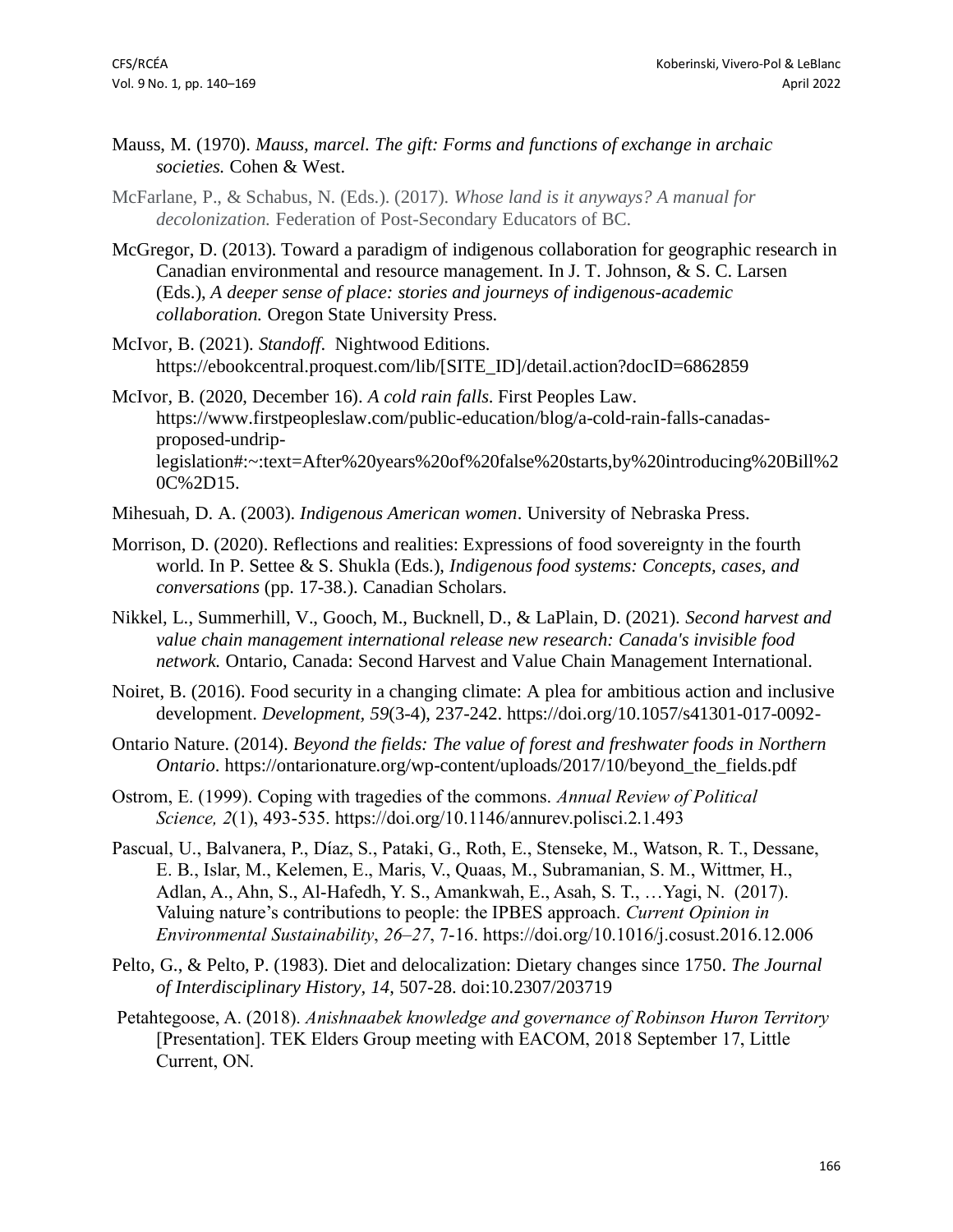- Pettenati, G., Toldo, A., & Ferrando, T. (2019). The food systems as commons. In J. L. Vivero Pol, T. Ferrando, O. DeSchutter & H. Mattei (Eds.), *The Routledge handbook of food as commons* (pp. 42-56). Routledge.
- Pine, W. (2018). *Wake Up! TEK Elders call for moratorium on Arial Spraying* [Keynote Address]. Earth Day, 2018 April 18, Nathan Phillips Square, Toronto, ON.
- Polanyi, K. (1957). *The great transformation: The political and economic origins of our time*. Beacon Press.
- Qaqqaq, M. (2021). *Colonization and genocide* [Speech]. March for Truth and Justice, 2021 July 31. Parliament Hill, Ottawa.
- Radin, M. J. (1996). *Contested commodities*. Harvard University Press.
- Ray, L. (2017). Exploring well-being in an Anishnaabe community: A qualitative study [Published Master's Thesis, Lakehead University]. DSpace. https://knowledgecommons.lakeheadu.ca/handle/2453/3882
- Reo, N. J., Whyte, K. P., McGregor, D., Smith, M. A., & Jenkins, J. (2017). Seven principles for Indigenous partnerships in landscape-scale governance. *AlterNative: An International Journal of Indigenous Peoples, 13*(2), 58-68.
- Robinson Huron Waawiindaamaagewin. (2020). *Robinson Huron Waawindemaagewin presents a transcript of the original treaty document (1850) with Anishnaabemowin translation and interpretation.* Robinson Huron Waawiindaamaagewin. Cutler, ON.
- Robson, J., & Lichtenstein, G. (2013). Special issue on Latin American commons: An introduction. *Journal of Latin American Geography, 12*, 1-5. http://dx.doi.org/10.1353/lag.2013.0004
- Rockström, J., Steffen, W., Noone, K., Persson, Å., Chapin, F. S. I., Lambin, E., Lenton, T. M., Scheffer, M., Folke, C., Schellnhuber, H. J., Nykvist, B., de Wit, C. A., Hughes, T., van der Leeuw, S., Rodhe, H., Sörlin, S., Snyder, P. K., Costanza, R., Svedin, U., …Foley, J. (2009). Planetary boundaries: Exploring the safe operating space for humanity. *Ecology and Society, 14*(2), 32.
- Rockström, J., Williams, J., Daily, G., Noble, A., Matthews, N., Gordon, L., Wetterstrand, H., DeClerck, F., Shah, M., Steduto, P., de Fraiture, C., Hatibu, N., Unver, O., Bird, J., Sibanda, L., & Smith, J. (2016). Sustainable intensification of agriculture for human prosperity and global sustainability. *Ambio, 46*(1), 4–17. https://doi.org/10.1007/s13280- 016-0793-6
- Rosenberg, D. M., Berkes, F., Bodaly, R. A., Hecky, R. E., Kelly, C. A., & Rudd, J. W. (1997). Large-scale impacts of hydroelectric development. *Environmental Reviews, 5*(1), 27-54. https://www.doi.org/10.1139/a97-001
- Rosol, R., Powell-Hellyer, S., & Chan, H. M. (2016). Impacts of decline harvest of country food on nutrient intake among Inuit in Arctic Canada: Impact of climate change and possible adaptation plan. *International Journal of Circumpolar Health, 75*, 31127. https://dx.doi.org/10.3402%2Fijch.v75.31127
- Sahlins, M. (1972). *Stone Age Economics.* Aldine-Atherton.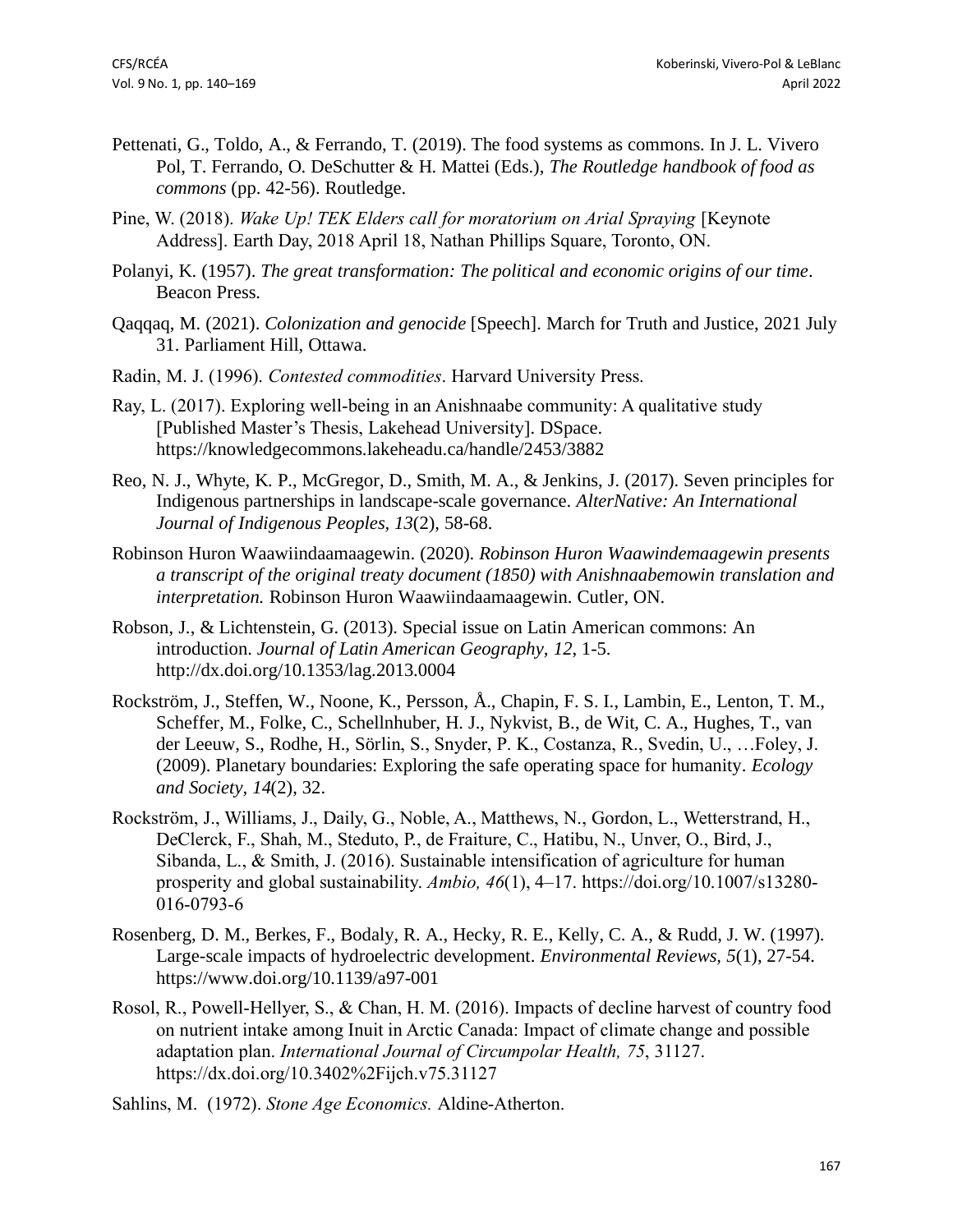- Sayers, D. (2021). *Anishnaabe governance and the Robinson Huron Treaty* [Speech] 151st anniversary of the signing of the Robinson Huron Treaty Conference, 2021 September 9, Sault Ste. Marie, ON.
- Schmidt, J. J. (2022). Dispossession by municipalization: Property, pipelines, and divisions of power in settler colonial Canada. *Environment and Planning C: Politics and Space.*  23996544211065654. https://www.doi.org/10.1177/23996544211065654
- Settee, P., & Shukla, S. (2020). *Indigenous food systems: concepts, cases, and conversations*. Canadian Scholars.
- Shepperson, M. (2017, October 11). How ancient lentils reveal the origins of social inequality. *The Guardian.* https://www.theguardian.com/science/2017/oct/11/lentils-origins-of-socialinequality
- Shiva, V. (2016). *The violence of the Green Revolution*. The University Press of Kentucky.
- Sinclair, N. J. (2013). Nindoodemag bagijiganan: a history of Anishinaabeg narrative. University of British Columbia [Published doctoral dissertation, University of British Columbia]. Open collections: UBC theses and dissertations. https://open.library.ubc.ca/media/stream/pdf/24/1.0071931/1
- Steffen, W., Richardson, K., Rockström, J., Cornell, S. E., Fetzer, I., Bennett, E. M., Biggs, R., Carpenter, S. R., de Vries, W., de Wit, C. A., Folke, C., Gerten, D., Heinke, J., Mace, G. M., Persson, L. M., Ramanathan, V., Reyers, B., & Sörlin, S. (2015). Planetary Boundaries: Guiding human development on a changing planet. *Science, 347*(6223), 736. https://doi.org/10.1126/science.1259855
- Stolz, W., Levkoe, C. Z., & Nelson, C. (2017)*. Blueberry foraging as a social economy in northern Ontario: A case study of Aroland First Nation, Arthur Shupe Wild Foods, Nipigon Blueberry Blast Festival, and the Algoma Highlands Wild Blueberry Farm and Winery*. Centre for Sustainable Food Systems. http://nourishingontario.ca/wpcontent/uploads/2017/10/Foraging-Case-Study-FINAL1.pdf
- Sumner, J. & Desjardins, E. (2021). Critical food literacy. In M. Koc, J. Sumner, & A. Winson (eds.), *Critical Perspectives in Food Studies* (third edition). Toronto: Oxford University Press.
- TEK Elders Group. (2021). *Resolution acknowledging TEK Elders as the body for Anishnaabe environmental governance Councils in the Robinson Huron Treaty Territory*. 2021, August 3, Robinson Huron Waawiindaamaagewin and TEK Elders Conference. Whitefish River First Nation. [Unpublished document]
- Tirado-von der Pahlen, C. (2019). Climate change, the food commons and human health. In J. L. Vivero-Pol, F. Tomaso, O. DeSchutter, & U. Mattei. *Routledge handbook of food as a commons: Expanding approaches* (pp. 356-370). Routledge.
- Tuck, E., & Wang, K. W. (2012). Decolonization is not a metaphor. *Decolonization: Indigeneity, Education & Society, 1*(1), 1-40.
- United Nations Conference on Trade and Development (UNCTAD). (2013). *Trade and Environment Review: Wake up before it is too late: Make agriculture truly sustainable now*